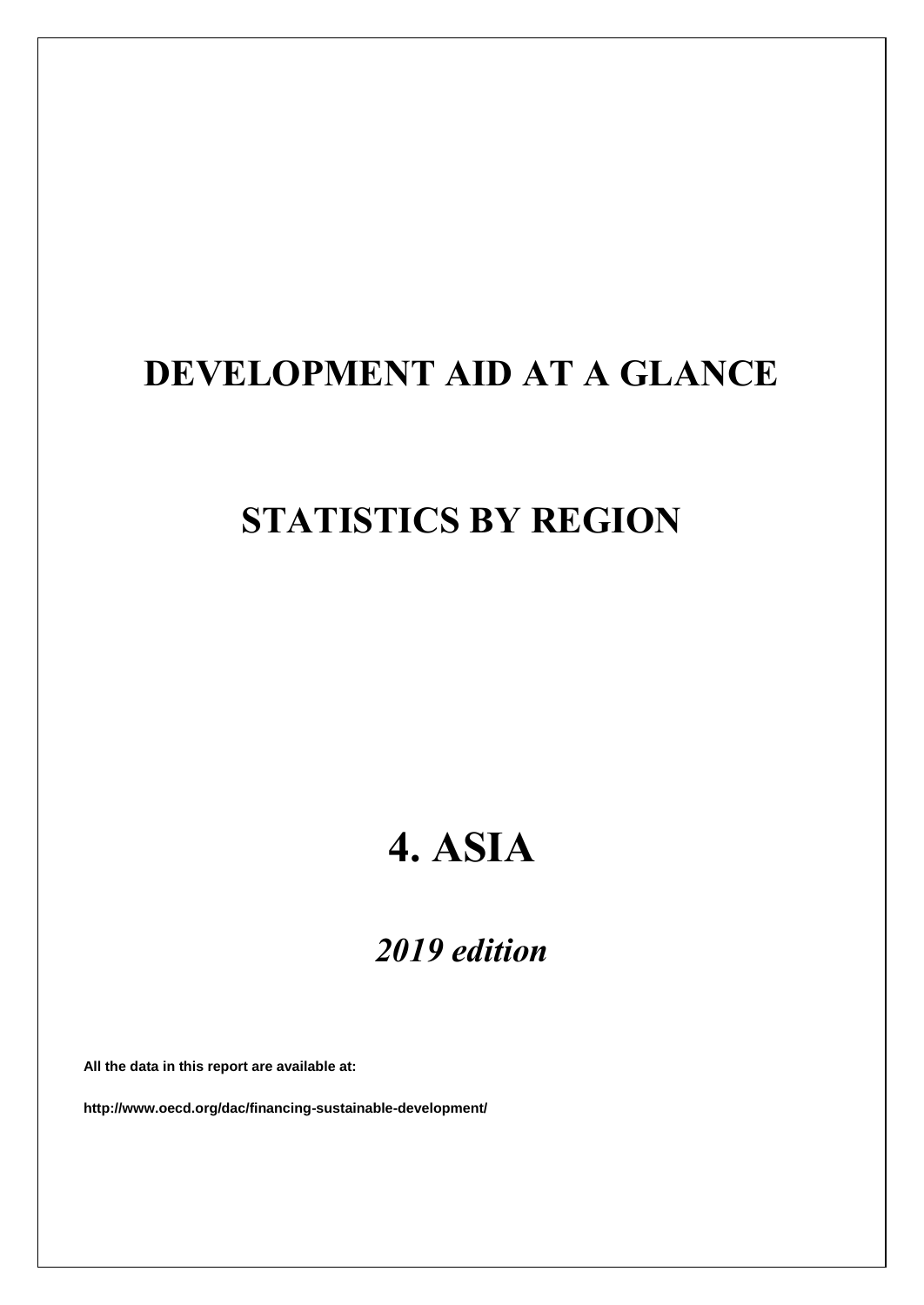# **4.1. ODA TO ASIA - SUMMARY**

|                | 4.1.1. Top 10 ODA receipts by recipient |         |      |
|----------------|-----------------------------------------|---------|------|
|                | USD million, net disbursements in 2017  |         |      |
| 1              | Syrian Arab Republic                    | 10 361  | 21%  |
| 2              | Afghanistan                             | 3804    | 8%   |
| 3              | Bangladesh                              | 3740    | 8%   |
| 4              | Yemen                                   | 3 2 3 4 | 7%   |
| 5              | India                                   | 3 0 9 4 | 6%   |
| 6              | Jordan                                  | 2921    | 6%   |
| $\overline{7}$ | Iraq                                    | 2 9 0 7 | 6%   |
| 8              | Viet Nam                                | 2 3 7 6 | 5%   |
| 9              | Pakistan                                | 2 2 8 3 | 5%   |
| 10             | West Bank and Gaza Strip                | 2 1 1 1 | 4%   |
|                | Other recipients                        | 11 937  | 24%  |
|                | <b>Total</b>                            | 48769   | 100% |

1 Turkey 7 527 15%<br>2 United States 6787 14% 2 United States 6 787<br>
2 Germany 5 178 3 Germany 5 178 11% 4 Japan 4 626 9% 5 EU Institutions 3 717 8% 6 United Kingdom 3 001 6% 7 IDA 2 496 5% 8 United Arab Emirates 1974 4%<br>9 France 1497 3% France 19% and the 1990 19% france 19% and the 19% france 19% and the 19% france 1<br>Asian Development Bank 1928 2%

**4.1.2. Top 10 ODA donors**

*USD million, net disbursements in 2017*

Other donors 10 937 22% **Total 48 769 100%**

10 Asian Development Bank

| 4.1.3.  Trends in ODA |  |
|-----------------------|--|
|                       |  |

| $0$ , $10011, 1000$ , $1000$ | .       | <u>.</u> |                             |          |                            |                            |
|------------------------------|---------|----------|-----------------------------|----------|----------------------------|----------------------------|
| Afghanistan                  | 3804    | 8%       |                             | 2016     | 2017                       | % change                   |
| Bangladesh                   | 3740    | 8%       | ODA net disbursements       |          |                            | 11.5%                      |
| Yemen                        | 3 2 3 4 |          | (2016 constant USD million) |          |                            |                            |
| India                        | 3 0 9 4 | 6%       | ODA gross disbursements     |          |                            | 10.5%                      |
| Jordan                       | 2921    | 6%       | (2016 constant USD million) |          |                            |                            |
| Iraq                         | 2 9 0 7 | 6%       | <b>IODA</b> commitments     |          |                            | 8.1%                       |
| Viet Nam                     | 2 3 7 6 | 5%       | (2016 constant USD million) |          |                            |                            |
| Pakistan                     | 2 2 8 3 | 5%       | Population (thousands)      | 4079 214 | 4120 236                   | 1.0%                       |
| West Bank and Gaza Strip     | 2 1 1 1 | 4%       | Net ODA per capita (USD)    | 10.8     | 11.8                       |                            |
|                              | $5 -$   |          | 7%                          |          | 43 926<br>56 834<br>56 040 | 48 998<br>62 809<br>60 601 |





 **4.1.5. Sectors in 2017**  *commitments*

|    |         | 37%              |                    |                      | 28% |                         | 8%                  | $ 3\% $<br>7%       | 14% | 2%                    |
|----|---------|------------------|--------------------|----------------------|-----|-------------------------|---------------------|---------------------|-----|-----------------------|
| 0% | 10%     | 20%              | 30%                | 40%                  | 50% | 60%                     | 70%                 | 80%                 | 90% | 100%                  |
|    | ■Social | <b>DEconomic</b> | <b>OProduction</b> | <b>□</b> Multisector |     | □ General Programme Aid | $\blacksquare$ Debt | <b>Humanitarian</b> |     | $\blacksquare$ Others |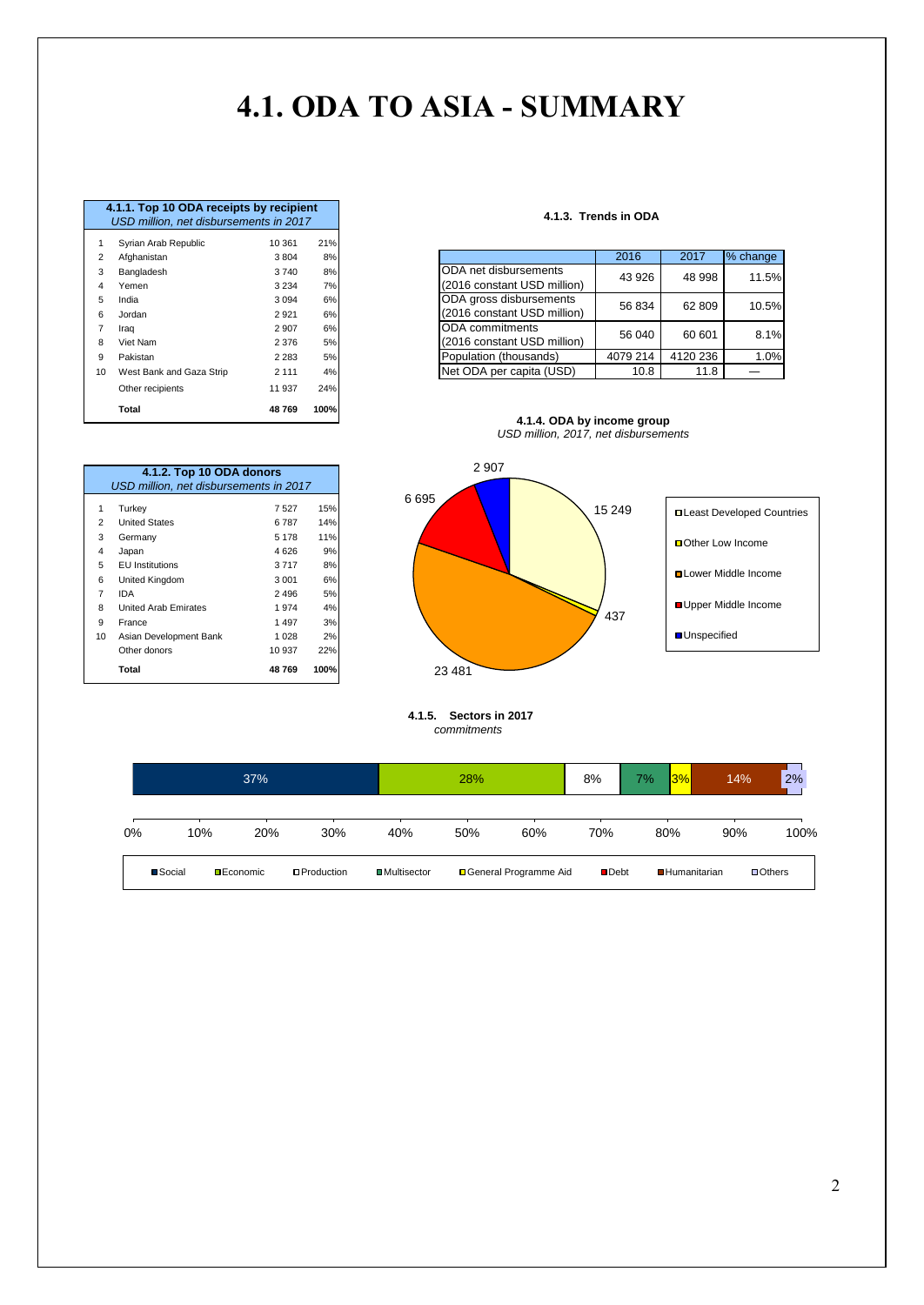

# **4.1.6. Net ODA receipts per capita in 2017** *in USD*

### **4.1.7. Net ODA and population of aid recipient countries by region in 2017**

|                           | Net ODA<br><b>USD</b> million | Population<br>million |
|---------------------------|-------------------------------|-----------------------|
| Africa                    | 52 800                        | 1 2 5 5               |
| Asia                      | 48769                         | 4 1 2 0               |
| America                   | 8570                          | 638                   |
| Europe                    | 8 3 7 1                       | 157                   |
| Oceania                   | 1 983                         | 11                    |
| Aid unspecified by region | 42 308                        |                       |
| <b>All ODA recipients</b> | 162 802                       | 6 180                 |



<span id="page-2-0"></span>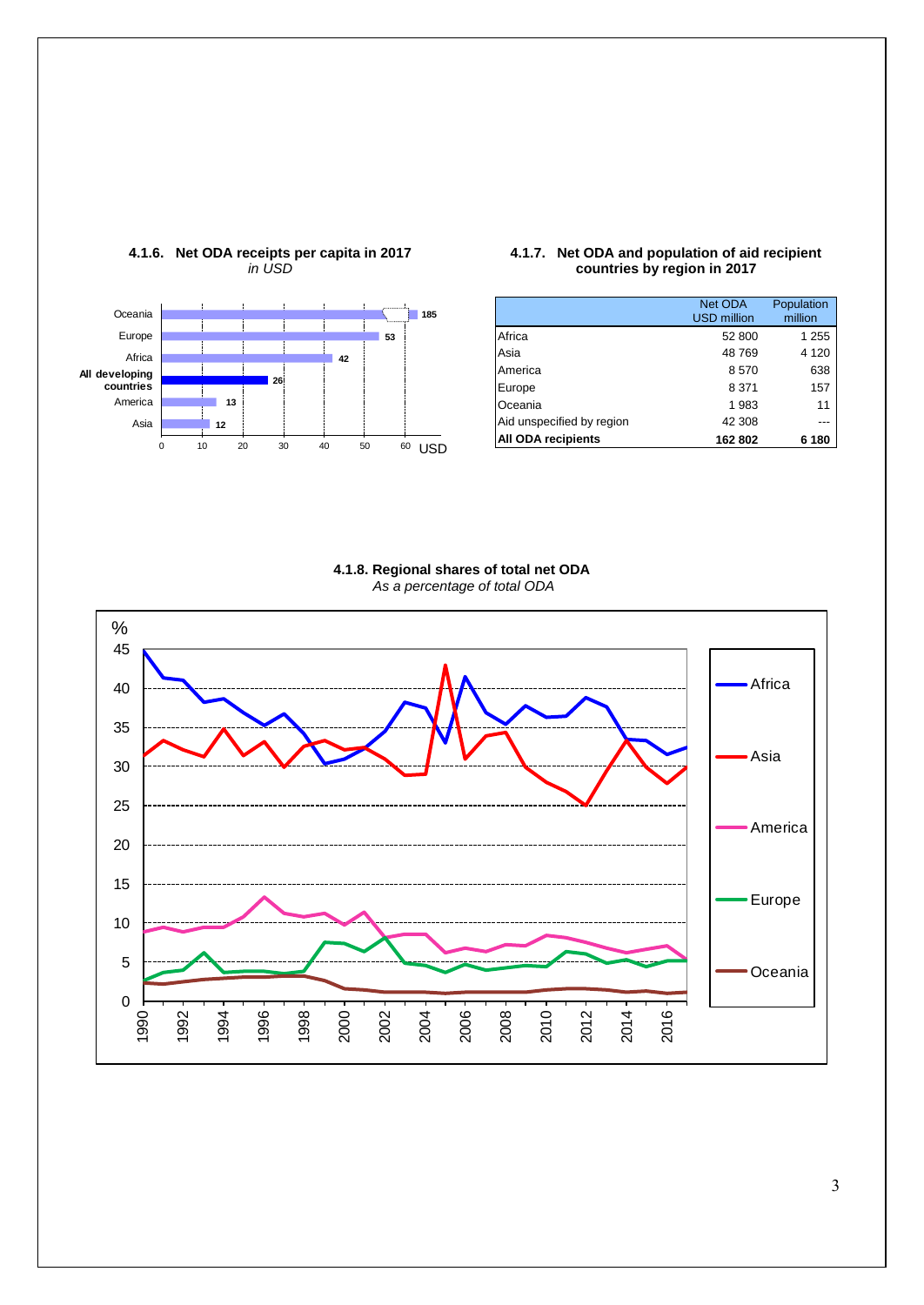# **4.2. ODA [TO](#page-2-0) ASIA BY DONOR AND RECIPIENT**

### **4.2.1. Top 10 DAC donor countries to Asia** *USD million, net bilateral disbursements*

|                            | 2015    | 2016    | 2017    | 3-year<br>average | % of DAC<br>countries |    |                            | 2015    | 2016    | 2017    | 3-year<br>average | Asia as % o |
|----------------------------|---------|---------|---------|-------------------|-----------------------|----|----------------------------|---------|---------|---------|-------------------|-------------|
|                            |         |         |         |                   |                       |    |                            |         |         |         |                   |             |
| <b>United States</b>       | 6728    | 6939    | 6787    | 6818              | 27%                   |    | Japan                      | 2585    | 3 0 4 2 | 4626    | 3418              |             |
| 2 Germany                  | 3830    | 4886    | 5 1 7 8 | 4631              | 19%                   | 2  | Hungary                    | 18      | 20      | 20      | 19                |             |
| 3 Japan                    | 2 5 8 5 | 3 0 4 2 | 4 6 2 6 | 3418              | 14%                   | 3  | Korea                      | 774     | 751     | 787     | 771               |             |
| 4 United Kingdom           | 3 1 8 2 | 3 1 6 3 | 3 0 0 1 | 3 1 1 5           | 12%                   | 4  | Australia                  | 1 1 9 4 | 843     | 897     | 978               |             |
| 5 France                   | 633     | 901     | 1497    | 1010              | 4%                    | 5  | Norway                     | 626     | 694     | 725     | 682               |             |
| 6 Australia                | 1 1 9 4 | 843     | 897     | 978               | 4%                    | 6  | Denmark                    | 297     | 236     | 425     | 320               |             |
| 7 Canada                   | 934     | 740     | 975     | 883               | 4%                    |    | <b>Czech Republic</b>      | 23      | 23      | 23      | 23                |             |
| 8 Korea                    | 774     | 751     | 787     | 771               | 3%                    | 8  | <b>United Kingdom</b>      | 3 1 8 2 | 3 1 6 3 | 3 0 0 1 | 3 1 1 5           |             |
| 9 Norway                   | 626     | 694     | 725     | 682               | 3%                    | 9  | Switzerland                | 634     | 579     | 544     | 586               |             |
| 10 Switzerland             | 634     | 579     | 544     | 586               | 2%                    | 10 | Finland                    | 184     | 164     | 136     | 161               |             |
| Other DAC countries        | 1974    | 1931    | 2412    | 2 1 0 6           | 8%                    |    | Other DAC countries        | 13578   | 14 9 54 | 16 24 6 | 14 926            |             |
| <b>Total DAC countries</b> | 23 095  | 24 470  | 27 4 29 | 24 998            | 100%                  |    | <b>Total DAC countries</b> | 23 095  | 24 470  | 27 4 29 | 24 998            |             |

# **a) Top 10 donors by amount b) Top 10 donors by share of aid to Asia**

|                            | 2015    | 2016    | 2017    | 3-year<br>average | % of DAC<br>countries |
|----------------------------|---------|---------|---------|-------------------|-----------------------|
|                            |         |         |         |                   |                       |
| <b>United States</b>       | 6728    | 6939    | 6787    | 6818              | 27%                   |
| Germany                    | 3830    | 4886    | 5 1 7 8 | 4631              | 19%                   |
| Japan                      | 2585    | 3042    | 4 6 2 6 | 3418              | 14%                   |
| United Kingdom             | 3 1 8 2 | 3 1 6 3 | 3 0 0 1 | 3 1 1 5           | 12%                   |
| France                     | 633     | 901     | 1497    | 1010              | 4%                    |
| Australia                  | 1 194   | 843     | 897     | 978               | 4%                    |
| Canada                     | 934     | 740     | 975     | 883               | 4%                    |
| Korea                      | 774     | 751     | 787     | 771               | 3%                    |
| Norway                     | 626     | 694     | 725     | 682               | 3%                    |
| Switzerland                | 634     | 579     | 544     | 586               | 2%                    |
| Other DAC countries        | 1974    | 1931    | 2412    | 2 1 0 6           | 8%                    |
| <b>Total DAC countries</b> | 23 095  | 24 470  | 27 4 29 | 24 998            | 100%                  |

### **4.2.2. DAC donor countries' aid to Asia**

*USD billion, values shown for 2017, net bilateral disbursements*

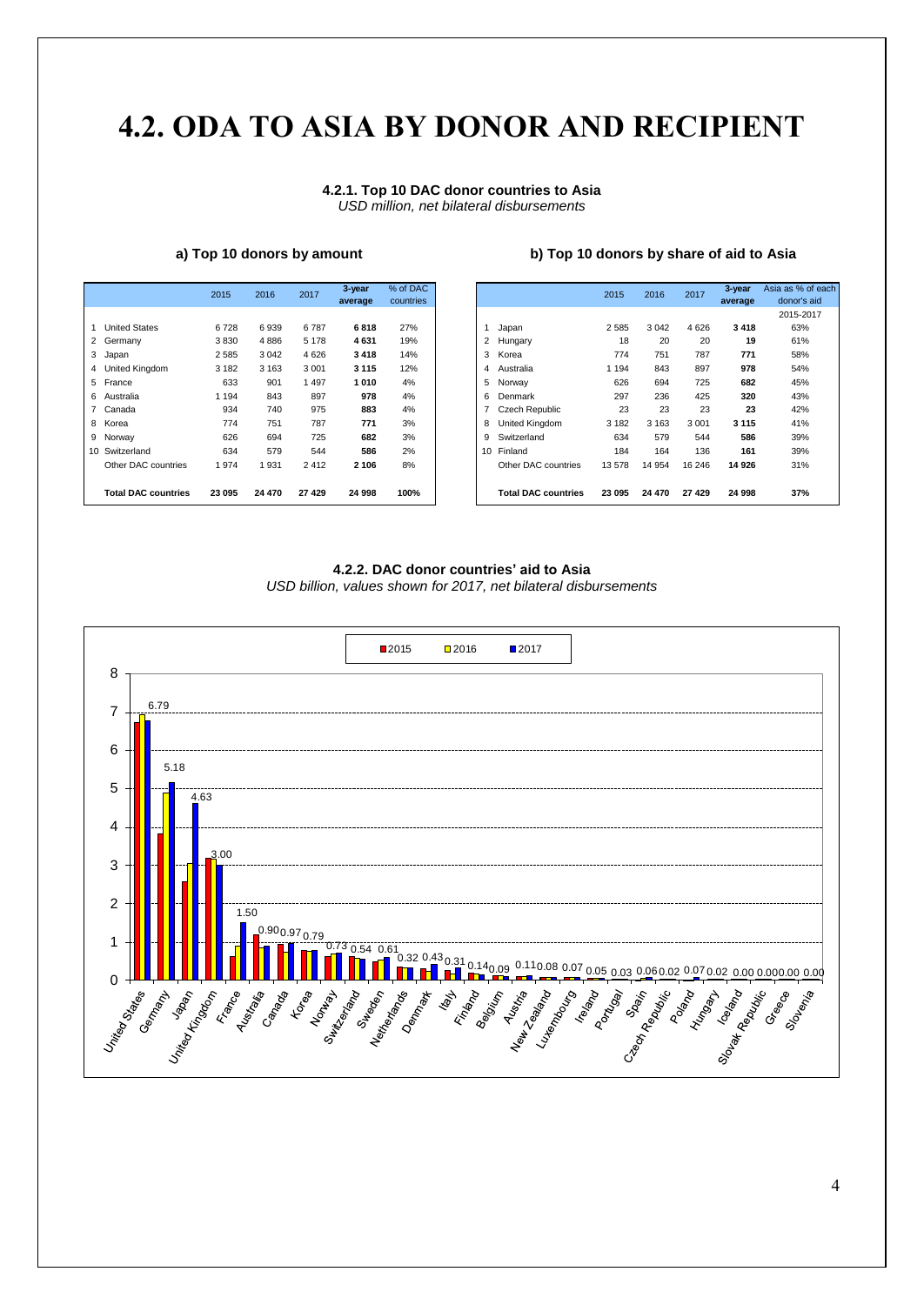# **4.2.3. ODA to Asia by DAC donor**

|                            |                |                |                |          |                | 2010-17               | 2010-17                          |
|----------------------------|----------------|----------------|----------------|----------|----------------|-----------------------|----------------------------------|
|                            | 1970-79        | 1980-89        | 1990-99        | 2000-09  | 2010-17        | % of DAC<br>countries | Asia as % of each<br>donor's aid |
| Australia                  | 342            | 438            | 585            | 888      | 1 1 9 3        | 5%                    | 54%                              |
| Austria                    | 27             | 109            | 56             | 291      | 101            | 0%                    | 29%                              |
| <b>Belgium</b>             | 110            | 89             | 63             | 118      | 92             | 0%                    | 12%                              |
| Canada                     | 689            | 574            | 438            | 638      | 779            | 3%                    | 31%                              |
| <b>Czech Republic</b>      | ÷,             | ÷.             | 1              | 35       | 23             | 0%                    | 47%                              |
| Denmark                    | 138            | 229            | 247            | 326      | 339            | 1%                    | 34%                              |
| Finland                    | 8              | 63             | 104            | 134      | 169            | 1%                    | 34%                              |
| France                     | 421            | 565            | 704            | 894      | 1 0 2 6        | 4%                    | 20%                              |
| Germany                    | 1 2 6 9        | 1 555          | 1 637          | 2 0 0 8  | 3413           | 14%                   | 43%                              |
| Greece                     |                |                | 5              | 37       | 8              | 0%                    | 19%                              |
| Hungary                    | 62             | 74             | $\overline{0}$ | 12       | 11             | 0%                    | 46%                              |
| Iceland                    |                |                | $\Omega$       | 3        | 4              | 0%                    | 21%                              |
| Ireland                    | $\overline{0}$ | 1              | $\overline{7}$ | 46       | 54             | 0%                    | 14%                              |
| Italy                      | 143            | 231            | 219            | 362      | 163            | 1%                    | 28%                              |
| Japan                      | 2 6 5 3        | 3 9 8 7        | 5 0 5 9        | 3919     | 3 1 7 6        | 13%                   | 63%                              |
| Korea                      |                | 1              | 63             | 271      | 713            | 3%                    | 63%                              |
| Luxembourg                 |                |                | 12             | 43       | 55             | 0%                    | 26%                              |
| Netherlands                | 554            | 775            | 518            | 606      | 300            | 1%                    | 25%                              |
| <b>New Zealand</b>         | 52             | 21             | 28             | 64       | 66             | 0%                    | 23%                              |
| Norway                     | 139            | 250            | 322            | 484      | 551            | 2%                    | 34%                              |
| Poland                     | 53             | $-1$           | $\overline{2}$ | 24       | 27             | 0%                    | 27%                              |
| Portugal                   |                |                | 11             | 69       | 30             | 0%                    | 13%                              |
| <b>Slovak Republic</b>     |                |                |                | 3        | $\overline{2}$ | 0%                    | 24%                              |
| Slovenia                   |                |                |                | $\Omega$ |                | 0%                    | 6%                               |
| Spain                      |                | $\overline{7}$ | 219            | 302      | 93             | 0%                    | 9%                               |
| Sweden                     | 328            | 384            | 327            | 440      | 496            | 2%                    | 29%                              |
| Switzerland                | 128            | 191            | 258            | 339      | 489            | 2%                    | 35%                              |
| United Kingdom             | 1 1 5 2        | 676            | 601            | 1566     | 2 5 3 3        | 11%                   | 40%                              |
| <b>United States</b>       | 6 2 1 0        | 4 0 64         | 2845           | 7889     | 7697           | 33%                   | 38%                              |
| <b>Total DAC countries</b> | 14 481         | 14 279         | 14 330         | 21 811   | 23 600         | 100%                  | 38%                              |
| <b>EU</b> Institutions     | 421            | 563            | 931            | 1 7 7 8  | 2744           | ---                   | 21%                              |

*USD million, 2016 prices and exchange rates, average annual net bilateral disbursements*

### **4.2.4. ODA to Asia by largest bilateral donors since 1970** *USD billion, 2016 prices and exchange rates, 3-year average net bilateral disbursements*

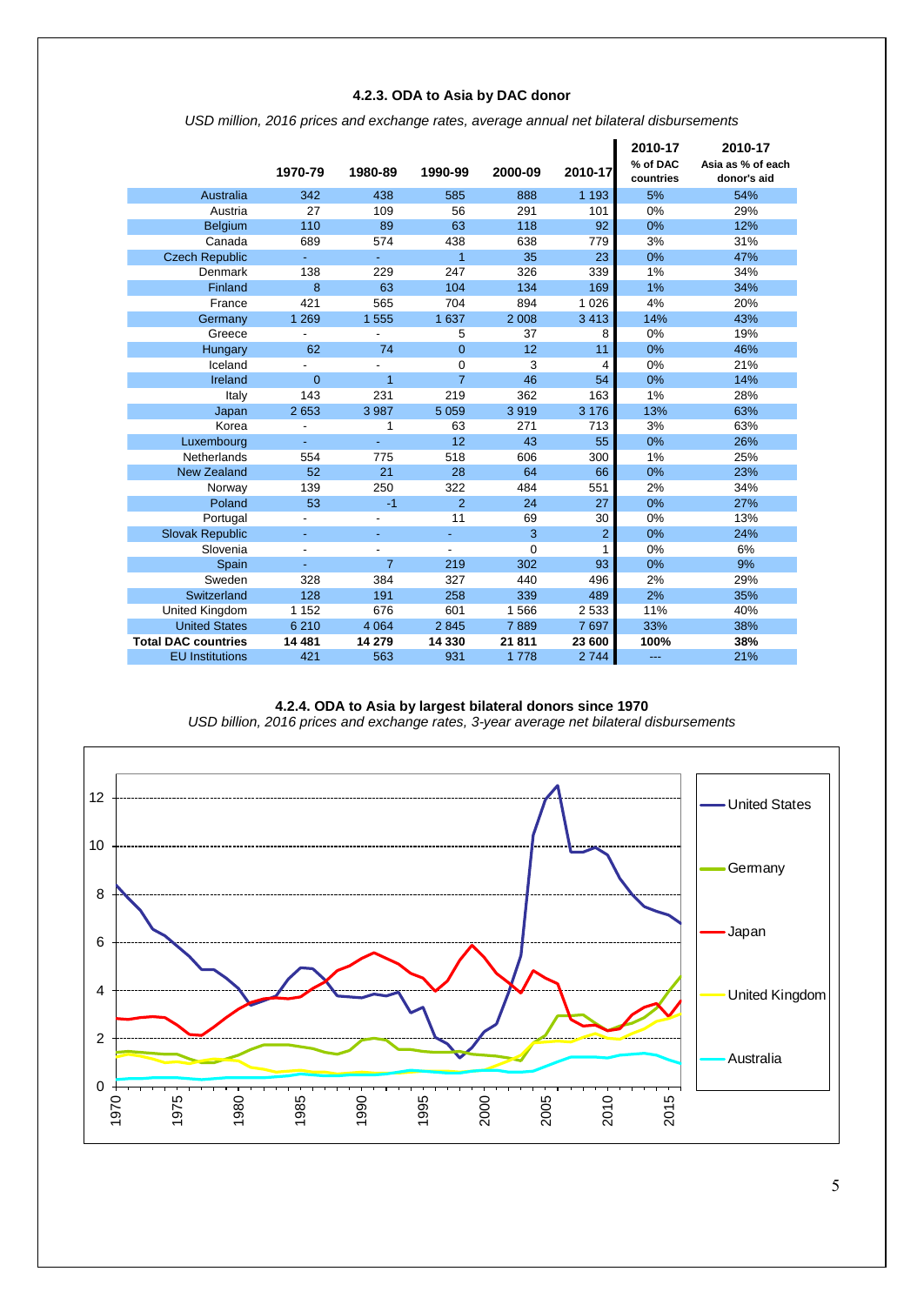# **4.2.5. Top 10 multilateral donors to Asia**

*USD million, net disbursements*

|    |                                               | 2015    | 2016    | 2017    | 3-year<br>average | % of all<br>multilaterals |
|----|-----------------------------------------------|---------|---------|---------|-------------------|---------------------------|
|    |                                               |         |         |         |                   |                           |
| 1  | <b>EU</b> Institutions                        | 2989    | 3675    | 3 7 1 7 | 3460              | 32%                       |
| 2  | International Development Association         | 3421    | 2046    | 2496    | 2655              | 25%                       |
| 3  | Asian Development Bank                        | 1 3 8 3 | 1 3 0 5 | 1 0 2 8 | 1 2 3 9           | 11%                       |
| 4  | Global Fund                                   | 750     | 704     | 932     | 795               | 7%                        |
| 5  | <b>UNRWA</b>                                  | 771     | 717     | 893     | 794               | 7%                        |
| 6  | Global Alliance for Vaccines and Immunization | 489     | 484     | 508     | 494               | 5%                        |
| 7  | <b>UNICEF</b>                                 | 264     | 268     | 275     | 269               | 2%                        |
| 8  | <b>Global Environment Facility</b>            | 233     | 244     | 121     | 199               | 2%                        |
| 9  | World Health Organisation                     | 163     | 139     | 132     | 145               | 1%                        |
| 10 | <b>IFAD</b>                                   | 130     | 175     | 117     | 141               | 1%                        |
|    | Other multilaterals                           | 745     | 510     | 646     | 634               | 6%                        |
|    | <b>Total multilaterals</b>                    | 11 339  | 10 268  | 10865   | 10824             | 100%                      |

#### **4.2.6. Top 10 ODA recipients in Asia**

*USD million, receipts from all donors, net ODA receipts*

|    |                             | 2015    | 2016    | 2017    | 3-year<br>average | % of all<br>recipients |
|----|-----------------------------|---------|---------|---------|-------------------|------------------------|
| 1  | Syrian Arab Republic        | 4 9 2 0 | 8900    | 10 361  | 8060              | 17%                    |
|    |                             |         |         |         |                   |                        |
| 2  | Afghanistan                 | 4 2 6 7 | 4 0 6 9 | 3804    | 4 047             | 9%                     |
| 3  | Pakistan                    | 3754    | 2950    | 2 2 8 3 | 2996              | 6%                     |
| 4  | India                       | 3 1 7 4 | 2679    | 3 0 9 4 | 2982              | 6%                     |
| 5  | Bangladesh                  | 2570    | 2505    | 3740    | 2938              | 6%                     |
| 6  | Viet Nam                    | 3 1 5 7 | 2895    | 2 3 7 6 | 2810              | 6%                     |
| 7  | Jordan                      | 2 1 5 2 | 2 7 3 8 | 2921    | 2604              | 6%                     |
| 8  | Yemen                       | 1798    | 2 3 0 1 | 3 2 3 4 | 2444              | 5%                     |
| 9  | Iraq                        | 1483    | 2 2 8 8 | 2 907   | 2 2 2 6           | 5%                     |
| 10 | West Bank and Gaza Strip    | 1872    | 2 4 0 2 | 2 1 1 1 | 2 1 2 8           | 5%                     |
|    | Other recipients            | 16 606  | 10 200  | 11 937  | 12914             | 28%                    |
|    | <b>Total ODA recipients</b> | 45 754  | 43 926  | 48769   | 46 150            | 100%                   |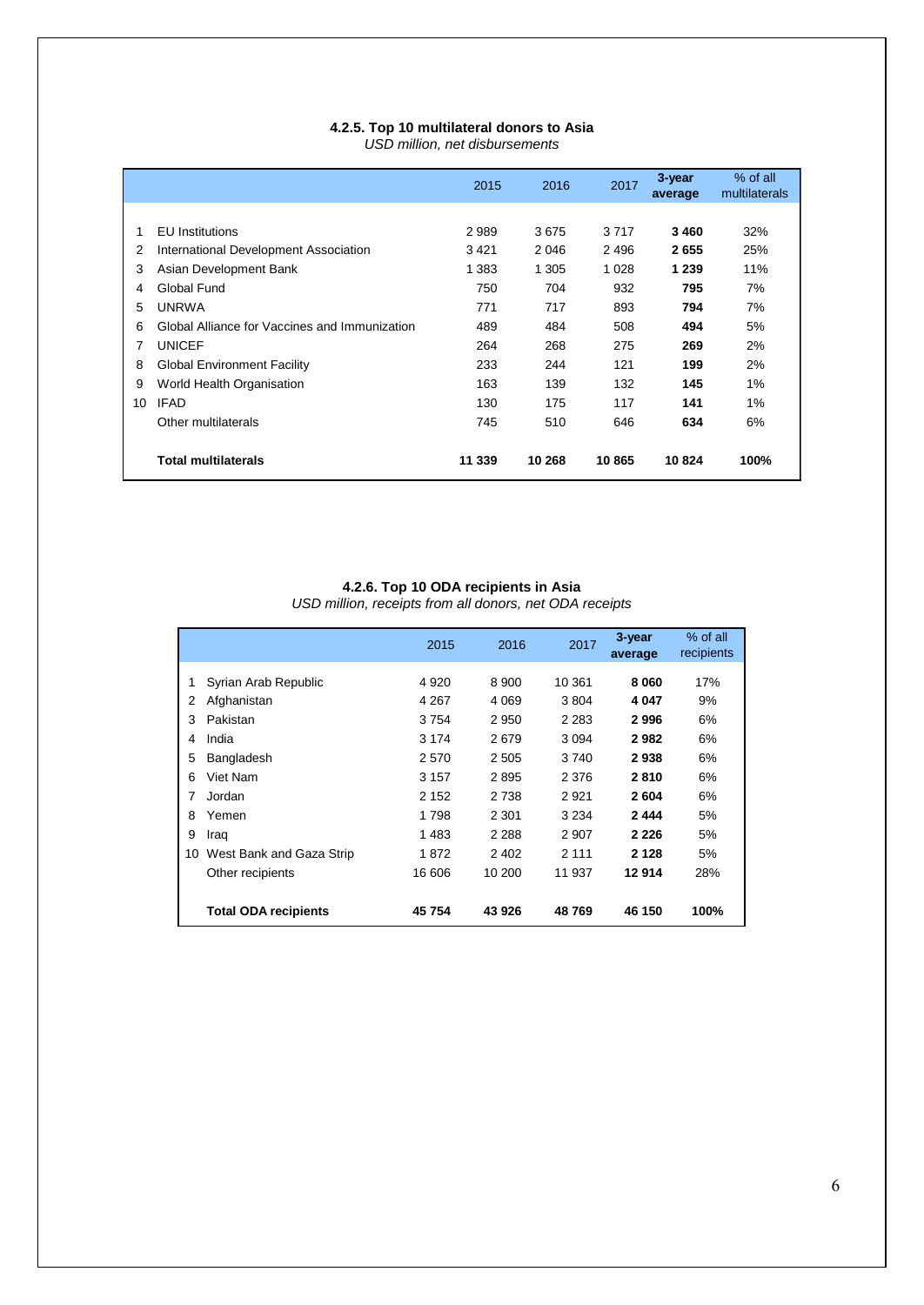### **4.2.7. ODA to Asia by recipient country**

*USD million, 2016 prices and exchange rates, net ODA receipts*

| 2010-17                               | 1970-79  | 1980-89                  | 2015           | 2016<br>2017           |                |                  |                |                       |                |
|---------------------------------------|----------|--------------------------|----------------|------------------------|----------------|------------------|----------------|-----------------------|----------------|
|                                       | Share(%) |                          |                | <b>Annual averages</b> |                |                  |                | <b>Annual amounts</b> |                |
| Afghanistan                           | 12.4     | 230                      | 68             | 298                    | 2 9 5 7        | 5 0 64           | 4 2 7 1        | 4 0 6 9               | 3744           |
| Armenia                               | 0.7      | $\blacksquare$           | $\blacksquare$ | 185                    | 314            | 292              | 345            | 326                   | 245            |
| Azerbaijan                            | 0.3      | ÷.                       | $\omega$       | 112                    | 256            | 130              | 72             | 78                    | 115            |
| <b>Bahrain</b>                        | 0.0      | 159                      | 272            | 149                    | 48             | $\blacksquare$   | L.             | ä,                    | $\blacksquare$ |
| Bangladesh                            | 5.5      | 1846                     | 2702           | 1913                   | 1 4 4 3        | 2 2 4 1          | 2584           | 2 5 0 5               | 3745           |
| <b>Bhutan</b>                         | 0.3      | 6                        | 47             | 78                     | 93             | 110              | 99             | 52                    | 117            |
| <b>Brunei Darussalam</b>              | 0.0      | $\overline{0}$           | 3              | 3                      |                | ä,               | ä,             |                       | ä,             |
| Cambodia                              | 1.8      | 303                      | 123            | 354                    | 606            | 721              | 690            | 728                   | 831            |
| China (People's Republic of)          | $-1.2$   | 4                        | 1772           | 3 0 28                 | 1569           | $-478$           | $-416$         | $-792$                | $-1080$        |
| Democratic People's Republic of Korea | 0.3      | 13                       | 8              | 65                     | 154            | 103              | 128            | 120                   | 121            |
| Georgia                               | 1.3      |                          | $\omega$       | 197                    | 453            | 527              | 454            | 463                   | 436            |
| Hong Kong (China)                     | 0.0      | 10                       | 35             | 16                     | $\blacksquare$ | $\blacksquare$   | $\blacksquare$ | $\blacksquare$        | $\blacksquare$ |
| India                                 | 6.3      | 4 2 3 9                  | 3765           | 2 2 4 4                | 1 634          | 2588             | 3 2 5 1        | 2679                  | 3 1 0 8        |
| Indonesia                             | 0.4      | 2 3 7 1                  | 1898           | 1743                   | 1 4 6 5        | 146              | $-148$         | $-111$                | 158            |
| Iran                                  | 0.3      | 101                      | 68             | 187                    | 131            | 108              | 111            | 116                   | 137            |
| Iraq                                  | 4.5      | 128                      | 89             | 309                    | 6 5 0 2        | 1845             | 1514           | 2 2 8 8               | 2859           |
| <b>Israel</b>                         | 0.0      | 1 4 5 6                  | 2537           | 1 572                  |                | L,               | ä,             |                       |                |
| Jordan                                | 4.5      | 1 3 2 0                  | 1702           | 672                    | 812            | 1837             | 2 1 6 9        | 2738                  | 2870           |
| Kazakhstan                            | 0.3      | ä,                       | ä,             | 116                    | 254            | 107              | 77             | 64                    | 58             |
| Korea                                 | 0.0      | 1 0 4 8                  | 109            | $-50$                  | $\blacksquare$ | $\blacksquare$   | $\blacksquare$ | $\blacksquare$        | $\blacksquare$ |
| <b>Kuwait</b>                         | 0.0      | $\overline{2}$           | 12             | 5                      | ÷.             | a.               | $\blacksquare$ | ÷.                    | ä,             |
| Kyrgyzstan                            | 1.2      | $\overline{\phantom{a}}$ | $\blacksquare$ | 193                    | 282            | 486              | 754            | 516                   | 435            |
| Lao People's Democratic Republic      | 1.0      | 223                      | 106            | 291                    | 362            | 403              | 481            | 399                   | 467            |
| Lebanon                               | 1.9      | 236                      | 353            | 274                    | 530            | 772              | 961            | 1 1 3 9               | 1 2 8 0        |
| Macau (China)                         | 0.0      | $\mathbf 0$              | $\overline{2}$ | 0                      |                | $\omega_{\rm c}$ | ä,             | ÷.                    | ÷              |
| Malaysia                              | 0.0      | 250                      | 389            | 129                    | 139            | $-16$            | $-7$           | $-52$                 | $-33$          |
| <b>Maldives</b>                       | 0.1      | 9                        | 28             | 38                     | 38             | 41               | 28             | 27                    | 41             |
| Mongolia                              | 0.9      | $\overline{4}$           | $\overline{7}$ | 180                    | 263            | 381              | 246            | 326                   | 776            |
| Myanmar                               | 3.1      | 351                      | 617            | 124                    | 202            | 1 2 6 9          | 1 1 9 0        | 1537                  | 1 5 3 4        |
| Nepal                                 | 2.2      | 181                      | 519            | 507                    | 550            | 913              | 1 2 1 2        | 1 0 6 3               | 1 2 4 3        |
| Oman                                  | 0.0      | 374                      | 228            | 165                    | 88             | -3               | ÷,             | ÷,                    | ٠              |
| Pakistan                              | 6.8      | 2 0 6 2                  | 1894           | 1 3 3 5                | 1937           | 2783             | 3709           | 2950                  | 2 2 5 7        |
| Philippines                           | 0.7      | 633                      | 1 0 0 4        | 1 2 3 0                | 555            | 272              | 525            | 284                   | 146            |
| Qatar                                 | 0.0      | $\overline{2}$           | 3              | $\overline{2}$         | $\blacksquare$ | $\blacksquare$   | $\blacksquare$ | ÷,                    | $\blacksquare$ |
| Saudi Arabia                          | 0.0      | 13                       | 56             | 21                     | $\overline{0}$ | $\omega$         | ä,             | ä,                    | $\blacksquare$ |
| Singapore                             | 0.0      | 94                       | 58             | 9                      | $\blacksquare$ | $\blacksquare$   | $\overline{a}$ | ä,                    | $\blacksquare$ |
| Sri Lanka                             | 1.0      | 468                      | 946            | 685                    | 642            | 417              | 426            | 357                   | 292            |
| Syrian Arab Republic                  | 10.3     | 2 1 5 1                  | 1 909          | 455                    | 125            | 4 1 8 5          | 4817           | 8900                  | 11 155         |
| Tajikistan                            | 0.9      | ä,                       | Ξ              | 85                     | 251            | 350              | 425            | 343                   | 297            |
| Thailand                              | 0.2      | 447                      | 887            | 800                    | -86            | 90               | 49             | 228                   | 250            |
| Timor-Leste                           | 0.6      | $\overline{0}$           | $\mathbf 0$    | 26                     | 261            | 229              | 215            | 224                   | 224            |
| Turkmenistan                          | 0.1      | ÷.                       | $\mathbf{r}$   | 26                     | 45             | 32               | 23             | 33                    | 29             |
| <b>United Arab Emirates</b>           | 0.0      | 24                       | 27             | $-4$                   |                |                  |                |                       |                |
| Uzbekistan                            | 0.8      | $\blacksquare$           | $\blacksquare$ | 74                     | 204            | 346              | 461            | 457                   | 639            |
| <b>Viet Nam</b>                       | 7.8      | 1 657                    | 379            | 903                    | 2 1 5 4        | 3 1 7 0          | 3 2 7 3        | 2895                  | 2 3 7 0        |
| West Bank and Gaza Strip              | 5.3      | $\blacksquare$           | $\blacksquare$ | 456                    | 1 5 3 5        | 2 1 7 1          | 1871           | 2 4 0 2               | 2 0 7 3        |
| Yemen                                 | 3.4      | 731                      | 971            | 396                    | 356            | 1 3 7 3          | 1786           | 2 3 0 1               | 3 1 8 4        |
|                                       |          |                          |                |                        |                |                  |                |                       |                |
| Far East Asia, regional               | 0.6      | 102                      | 62             | 124                    | 185            | 250              | 304            | 237                   | 307            |
| Middle East, regional                 | 9.5      | 685                      | 353            | 452                    | 1 2 5 9        | 3886             | 6 0 7 0        | 667                   | 741            |
| South & Central Asia, regional        | 1.1      | 98                       | 58             | 97                     | 426            | 449              | 387            | 476                   | 364            |
| Asia, regional                        | 3.0      | 138                      | 911            | 342                    | 796            | 1 2 1 8          | 1 2 0 9        | 896                   | 1 4 6 3        |
|                                       |          |                          |                |                        |                |                  |                |                       |                |
| Asia total                            | 100.0    | 24 172                   | 26 976         | 22 611                 | 31 791         | 40 809           | 45 617         | 43 926                | 48 998         |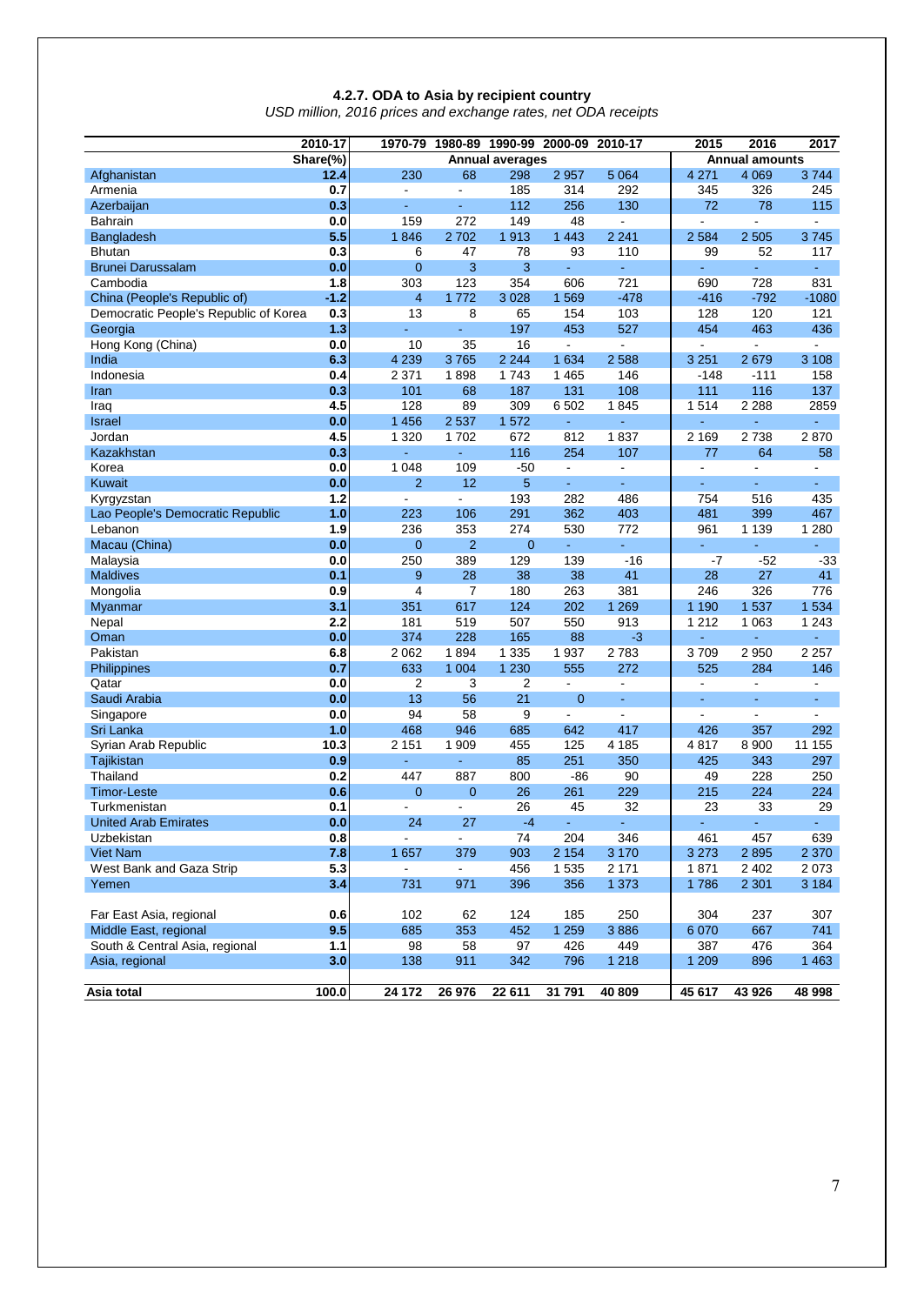



*USD billion, 2016 prices and exchange rates, 3-year average net ODA receipts*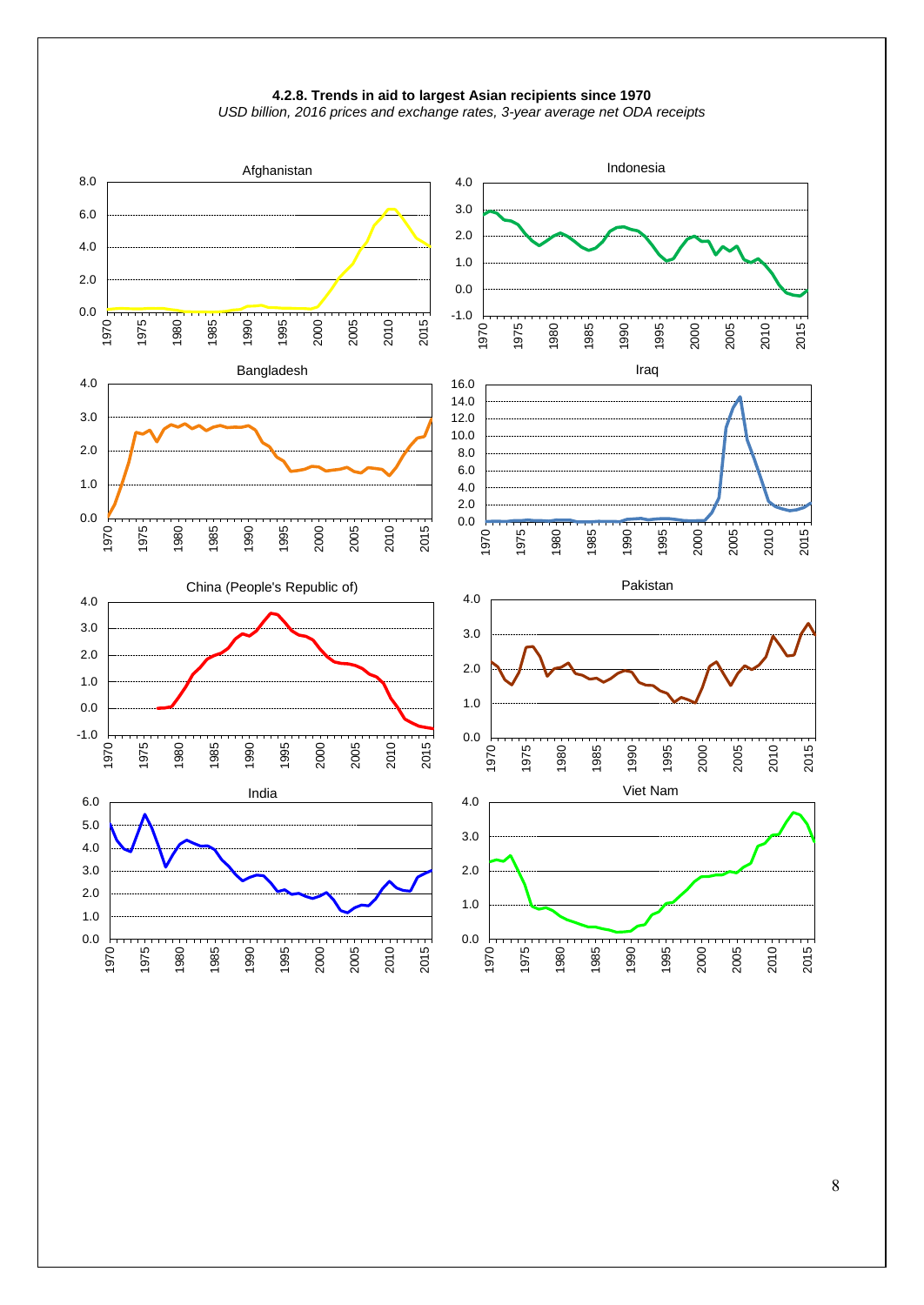# **4.3. ODA TO ASIA BY SECTOR**

**4.3.1. ODA to Asia by sector since 1996**

*As a percentage of total ODA to Asia, 3-year average commitments*



### **4.3.2. ODA to 5 largest recipients in Asia by sector in 2017** *As a percentage of total ODA committed for each country*

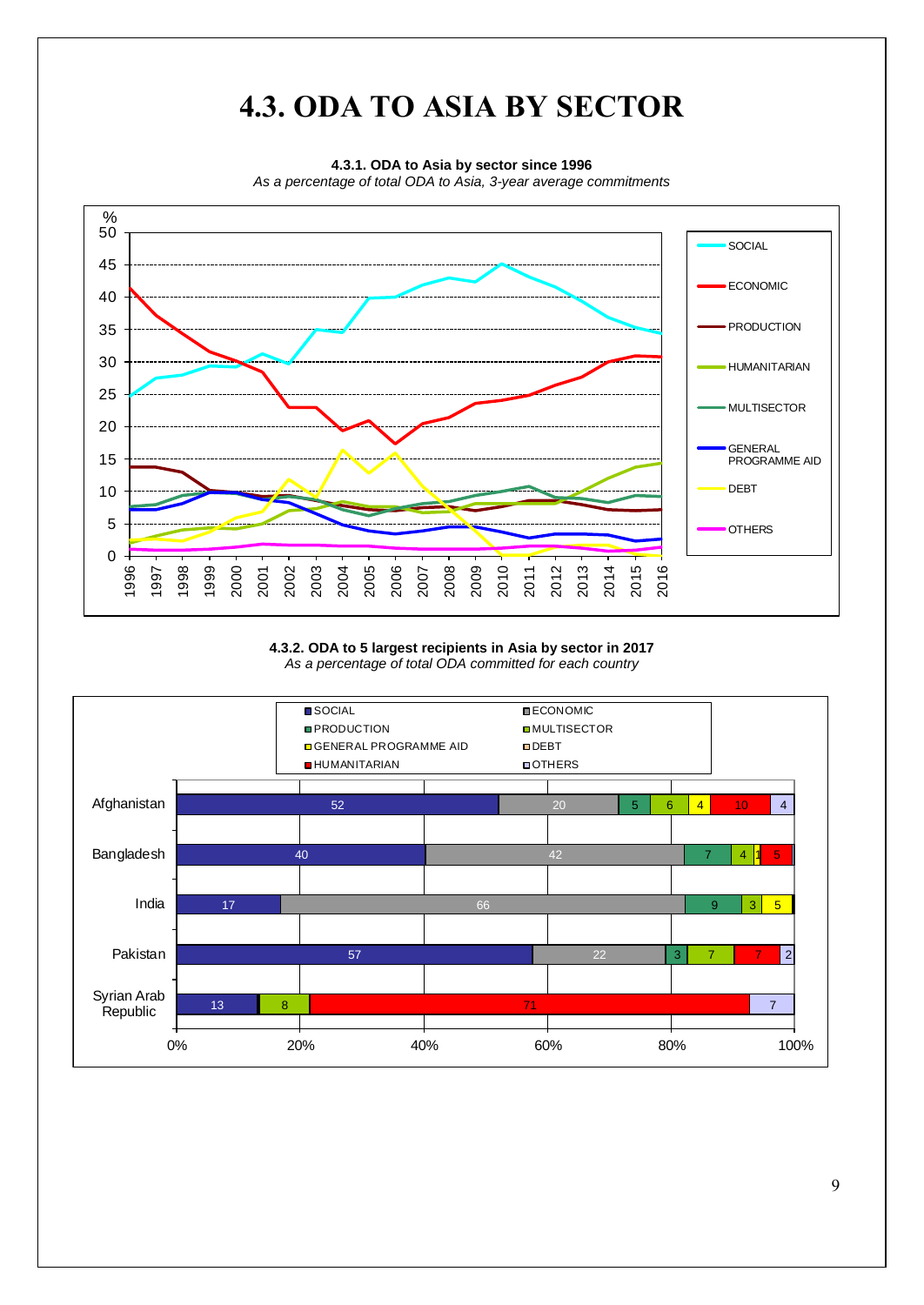# **4.3.3. ODA to Asia by donor and sector in 2017**

As a percentage of total bilateral commitments

|                                         | Australia | Austria             | Belgium | Canada   | Czech Republic | Denmark        | Finland    | France  | Germany | Greece         | Hungary | Iceland | Ireland | taly | Japan | Korea | Luxembourg |
|-----------------------------------------|-----------|---------------------|---------|----------|----------------|----------------|------------|---------|---------|----------------|---------|---------|---------|------|-------|-------|------------|
| <b>SOCIAL</b>                           | 40.6      | 64.2                | 25.0    | 48.1     | 55.0           | 34.1           | 37.4       | 44.8    | 42.8    | 2.8            | 85.1    | 33.6    | 35.1    | 16.2 | 13.9  | 37.3  | 45.5       |
| Education                               | 9.7       | 39.7                | 7.7     | 13.4     | 12.3           | 5.5            | 2.8        | 10.0    | 17.3    | 2.1            | 70.6    |         | 12.2    | 4.6  | 2.3   | 7.8   | 12.6       |
| of which: Basic<br>education            | 4.3       | 0.3                 | 3.7     | 4.6      | 0.4            | 5.5            | 0.0        | 0.6     | 0.9     | 2.1            |         |         | 2.0     | 1.5  | 0.2   | 2.2   | 5.3        |
| Health                                  | 4.4       | 15.6                | 5.4     | 9.1      | 19.2           | $\blacksquare$ | 1.0        | 0.8     | 3.1     | 0.7            | 0.0     | 6.2     | 3.1     | 5.5  | 0.8   | 17.3  | 16.5       |
| of which: Basic health                  | 3.7       | 5.5                 | 3.6     | 7.4      | 12.7           |                | 1.0        | 0.7     | 2.2     |                |         | 6.2     | 3.0     | 3.7  | 0.4   | 1.6   | 3.9        |
| Population and<br>reproductive health   | 0.9       | 0.2                 | 0.3     | 4.3      | 0.1            | 0.1            | 5.6        | 0.0     | 0.3     | ÷,             | 1.4     |         | 0.1     | 0.7  | 0.1   | 0.2   | 3.7        |
| Water supply and<br>sanitation          | 4.3       | 3.9                 | 0.3     | 0.6      | 1.0            | 0.7            | 3.0        | 9.9     | 7.3     |                | 11.1    |         | 1.4     | 0.1  | 7.5   | 1.3   | 2.2        |
| Government and civil<br>society         | 18.9      | 2.3                 | 7.6     | 13.8     | 6.9            | 27.7           | 19.4       | 10.0    | 10.4    | $\blacksquare$ | 1.4     | 27.4    | 18.3    | 3.1  | 2.2   | 10.0  | 7.4        |
| Other social infrastr.<br>and services  | 2.3       | 2.5                 | 3.7     | 6.9      | 15.5           | 0.0            | 5.7        | 14.1    | 4.3     |                | 0.6     |         | 0.1     | 2.3  | 1.0   | 0.8   | 3.1        |
| <b>ECONOMIC</b>                         | 11.6      | 10.3                | 0.6     | 8.6      | 6.1            | 4.8            | 23.2       | 25.5    | 21.9    | 0.1            | 0.3     |         | 0.2     | 56.8 | 56.7  | 42.5  | 2.8        |
| Transport,<br>communications            | 4.5       | 2.3                 | 0.5     | 0.1      | 0.6            |                | 18.8       | 11.9    | 0.2     | 0.1            |         |         |         | 26.5 | 48.4  | 41.2  |            |
| Energy                                  | 1.4       | 5.9                 | 0.0     | 5.2      | 3.8            | 1.6            | 0.7        | 13.6    | 15.9    |                |         |         |         | 30.3 | 8.1   | 1.0   |            |
| Banking, business and<br>other services | 5.8       | 2.0                 | 0.1     | 3.3      | 1.7            | 3.2            | 3.7        | 0.0     | 5.7     |                | 0.3     |         | 0.2     | 0.0  | 0.2   | 0.3   | 2.8        |
| <b>PRODUCTION</b>                       | 13.7      | 3.1                 | 6.4     | 1.8      | 6.6            | 10.2           | 2.3        | 1.7     | 5.2     | $\blacksquare$ | 11.1    |         | 4.0     | 3.1  | 12.5  | 12.0  | 5.0        |
| Agriculture, forestry and<br>fishing    | 9.2       | 2.8                 | 6.1     | 1.0      | 5.8            | 8.6            | 1.0        | 1.6     | 1.5     |                | 11.1    |         | 3.6     | 2.3  | 12.0  | 10.2  | 5.0        |
| Industry, mining and<br>construction    | 2.3       | 0.3                 | 0.3     | 0.6      | 0.7            | 1.5            | 1.2        | 0.0     | 0.6     |                |         |         | 0.4     | 0.7  | 0.3   | 1.5   |            |
| Trade and tourism                       | 2.1       | 0.0                 |         | 0.2      | 0.1            | 0.2            | 0.0        | 0.0     | 3.0     |                |         |         | 0.0     | 0.1  | 0.1   | 0.3   |            |
| <b>MULTISECTOR</b>                      | 17.4      | 1.8                 | 3.6     | 13.9     | 7.0            | 3.6            | 0.8        | 5.2     | 5.4     | 60.2           | 0.7     |         | 10.4    | 6.7  | 5.8   | 2.9   | 10.5       |
| <b>GENERAL</b><br><b>PROGRAMME AID</b>  | 2.0       |                     |         | 0.0      |                |                |            | 19.9    | 1.2     |                | 2.1     |         |         | 0.1  | 7.6   | 0.7   | 1.8        |
| <b>DEBT</b>                             | 0.3       |                     |         |          |                | 0.0            | $\sim 100$ | 0.0     | 0.0     |                |         |         |         |      |       |       |            |
| <b>HUMANITARIAN</b>                     |           | 14.3 20.6 64.3 17.6 |         |          | 25.3           | 46.3           | 27.4       | $1.1 -$ | 23.5    | 36.9           | 0.1     | 60.3    | 48.8    | 15.6 | 3.6   |       | $3.6$ 20.4 |
| <b>OTHERS</b>                           |           | ٠                   |         | 0.1 10.0 | $\sim$         | 1.1            | 8.9        | 1.8     | 0.0     | $\blacksquare$ | 0.5     | 6.1     | 1.4     | 1.5  | 0.0   |       | $1.0$ 13.8 |
|                                         |           |                     |         |          |                |                |            |         |         |                |         |         |         |      |       |       |            |

| 100 | 100 | 100 | 100 | 100 | 100 | 100                   | 100 | 100 | 100 | 100 | 100              | 100                   | 100 | 100 | 100 | 100                   |
|-----|-----|-----|-----|-----|-----|-----------------------|-----|-----|-----|-----|------------------|-----------------------|-----|-----|-----|-----------------------|
|     |     |     |     |     |     |                       |     |     |     |     |                  |                       |     |     |     |                       |
|     |     |     |     |     |     |                       |     |     |     |     |                  |                       |     |     |     |                       |
| 2.9 |     |     |     |     |     |                       |     |     |     |     |                  |                       |     |     |     |                       |
|     |     |     |     |     |     | $0.5$ 6.4 3.6 2.8 2.7 |     |     |     |     | 4.9  0.7  8.1  - | $\angle$ 2.1 $\angle$ |     |     |     | $0.0$ 1.5 0.4 1.2 2.8 |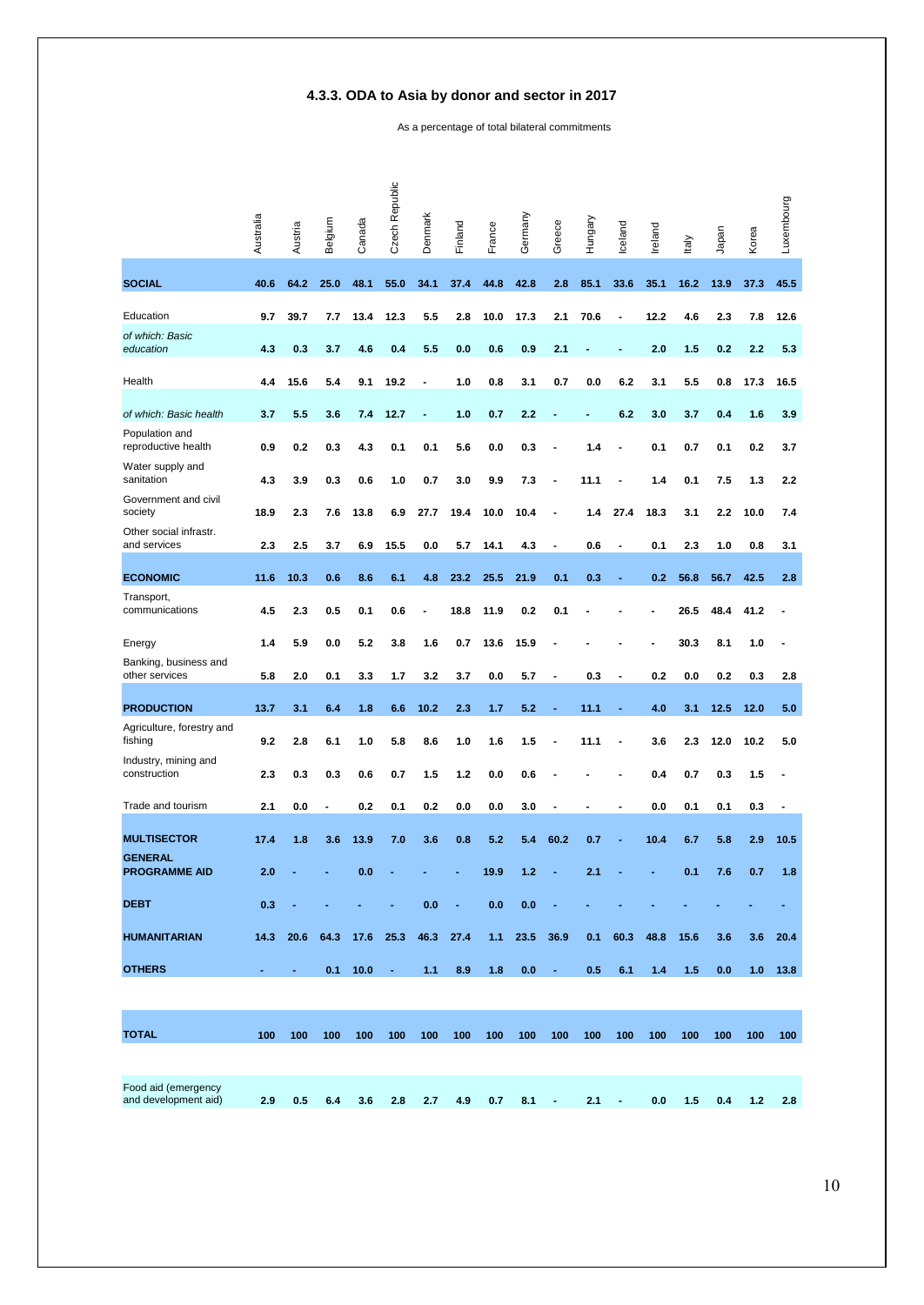| Netherlands<br><b>SOCIAL</b><br>50.1<br>Education<br>6.6<br>of which: Basic<br>education<br>0.9<br>Health<br>of which: Basic health<br>Population and<br>reproductive health<br>6.3<br>Water supply and<br>sanitation<br>6.1<br>Government and civil<br>society<br>26.2<br>Other social infrastr.<br>and services<br>4.9<br><b>ECONOMIC</b><br>3.9<br>Transport,<br>communications<br>0.6<br>0.6<br>Energy<br>Banking, business and<br>other services<br>2.8<br><b>PRODUCTION</b><br>14.2<br>Agriculture, forestry<br>and fishing<br>14.1<br>Industry, mining and<br>construction<br>$\overline{\phantom{0}}$ | New Zealand<br>43.2<br>28.7<br>٠<br>0.0<br>14.5<br>$\overline{a}$ | Norway<br>33.8<br>6.2<br>2.5<br>4.2<br>3.2<br>0.5<br>1.4 | Poland<br>14.1<br>10.5<br>0.5<br>0.1<br>0.1<br>0.2 | Portugal<br>57.6<br>43.3<br>٠<br>÷ | Slovak Republic<br>62.7<br>19.7<br>7.2<br>4.6<br>4.5 | Slovenia<br>75.7<br>8.3<br>٠<br>15.7 | Spain<br>17.2<br>4.8<br>0.3 | Sweden<br>45.5<br>4.9<br>1.8 | Switzerland<br>40.2<br>6.1 | United Kingdom<br>43.3<br>7.9 | <b>United States</b><br>44.3<br>7.2 | <b>Total DAC countries</b><br>32.8<br>7.9 | EU institutions<br>43.9<br>12.5 | World Bank (IDA)<br>47.0<br>12.4 | Total multilaterals<br>45.0<br>13.1 |
|---------------------------------------------------------------------------------------------------------------------------------------------------------------------------------------------------------------------------------------------------------------------------------------------------------------------------------------------------------------------------------------------------------------------------------------------------------------------------------------------------------------------------------------------------------------------------------------------------------------|-------------------------------------------------------------------|----------------------------------------------------------|----------------------------------------------------|------------------------------------|------------------------------------------------------|--------------------------------------|-----------------------------|------------------------------|----------------------------|-------------------------------|-------------------------------------|-------------------------------------------|---------------------------------|----------------------------------|-------------------------------------|
|                                                                                                                                                                                                                                                                                                                                                                                                                                                                                                                                                                                                               |                                                                   |                                                          |                                                    |                                    |                                                      |                                      |                             |                              |                            |                               |                                     |                                           |                                 |                                  |                                     |
|                                                                                                                                                                                                                                                                                                                                                                                                                                                                                                                                                                                                               |                                                                   |                                                          |                                                    |                                    |                                                      |                                      |                             |                              |                            |                               |                                     |                                           |                                 |                                  |                                     |
|                                                                                                                                                                                                                                                                                                                                                                                                                                                                                                                                                                                                               |                                                                   |                                                          |                                                    |                                    |                                                      |                                      |                             |                              |                            |                               |                                     |                                           |                                 |                                  |                                     |
|                                                                                                                                                                                                                                                                                                                                                                                                                                                                                                                                                                                                               |                                                                   |                                                          |                                                    |                                    |                                                      |                                      |                             |                              | 1.4                        | 3.0                           | 5.3                                 | 1.9                                       | 0.1                             | 0.5                              | 3.0                                 |
|                                                                                                                                                                                                                                                                                                                                                                                                                                                                                                                                                                                                               |                                                                   |                                                          |                                                    |                                    |                                                      |                                      | 1.3                         | 6.9                          | 5.3                        | 6.9                           | 2.8                                 | 3.0                                       | 1.8                             | 11.5                             | 9.3                                 |
|                                                                                                                                                                                                                                                                                                                                                                                                                                                                                                                                                                                                               |                                                                   |                                                          |                                                    |                                    |                                                      | 5.0                                  | 0.9                         | 2.3                          | 3.0                        | 3.3                           | 2.8                                 | 1.8                                       | 1.8                             | 6.0                              | 6.0                                 |
|                                                                                                                                                                                                                                                                                                                                                                                                                                                                                                                                                                                                               |                                                                   |                                                          |                                                    | 0.5                                | 5.6                                                  |                                      | 0.7                         | 0.7                          | 0.2                        | 0.7                           | 5.4                                 | 1.4                                       | 6.0                             | 2.4                              | 3.0                                 |
|                                                                                                                                                                                                                                                                                                                                                                                                                                                                                                                                                                                                               |                                                                   |                                                          | 0.1                                                | 1.1                                | 20.5                                                 | ۰                                    | 0.4                         | 3.7                          | 7.5                        | 0.2                           | 3.6                                 | 5.6                                       | 3.2                             | 3.4                              | 4.0                                 |
|                                                                                                                                                                                                                                                                                                                                                                                                                                                                                                                                                                                                               |                                                                   | 16.7                                                     | 1.8                                                | 11.1                               | 12.2                                                 | 26.9                                 | 7.4                         | 26.9                         | 20.4                       | 26.4                          | 23.3                                | 11.9                                      | 14.7                            | 11.4                             | 11.1                                |
|                                                                                                                                                                                                                                                                                                                                                                                                                                                                                                                                                                                                               |                                                                   | 4.9                                                      | 1.4                                                | 1.5                                | $\blacksquare$                                       | 24.8                                 | 2.6                         | 2.4                          | 0.7                        | 1.2                           | 1.8                                 | 2.9                                       | 5.7                             | 5.9                              | 4.5                                 |
|                                                                                                                                                                                                                                                                                                                                                                                                                                                                                                                                                                                                               | 9.3                                                               | 2.9                                                      | 0.2                                                | 0.1                                | 4.3                                                  | 6.1                                  | 0.0                         | 4.1                          | 5.4                        | 5.6                           | 5.1                                 | 28.9                                      | 16.6                            | 28.1                             | 25.5                                |
|                                                                                                                                                                                                                                                                                                                                                                                                                                                                                                                                                                                                               |                                                                   | 0.1                                                      | 0.0                                                | ٠                                  |                                                      | 6.1                                  | 0.0                         | $\blacksquare$               | 0.0                        | 1.9                           | 0.9                                 | 19.2                                      | 5.8                             | 6.2                              | 9.7                                 |
|                                                                                                                                                                                                                                                                                                                                                                                                                                                                                                                                                                                                               | 9.3                                                               | 2.7                                                      | 0.1                                                | Ĭ.                                 | 1.5                                                  | ۰                                    | 0.0                         | 0.9                          | 2.7                        | 1.3                           | 2.4                                 | 7.7                                       | 9.2                             | 10.1                             | 9.1                                 |
|                                                                                                                                                                                                                                                                                                                                                                                                                                                                                                                                                                                                               | $\overline{a}$                                                    | 0.0                                                      | 0.1                                                | 0.1                                | 2.8                                                  | $\qquad \qquad \blacksquare$         | ٠                           | 3.2                          | 2.7                        | 2.4                           | 1.8                                 | 2.0                                       | 1.6                             | 11.8                             | 6.6                                 |
|                                                                                                                                                                                                                                                                                                                                                                                                                                                                                                                                                                                                               | 19.0                                                              | 1.3                                                      | 0.7                                                | 0.5                                | 1.7                                                  | 0.1                                  | 0.7                         | 7.0                          | 26.1                       | 2.7                           | 2.6                                 | 7.5                                       | 7.3                             | 10.2                             | 10.0                                |
|                                                                                                                                                                                                                                                                                                                                                                                                                                                                                                                                                                                                               | 18.8                                                              | 0.8                                                      | 0.7                                                | 0.3                                | 1.4                                                  | 0.1                                  | 0.6                         | 3.1                          | 15.9                       | 1.3                           | 1.7                                 | 6.0                                       | 6.1                             | 6.0                              | 7.1                                 |
|                                                                                                                                                                                                                                                                                                                                                                                                                                                                                                                                                                                                               |                                                                   | $0.2\,$                                                  |                                                    | 0.0                                |                                                      |                                      | 0.0                         | 1.9                          | 4.3                        | 1.0                           | 0.1                                 | 0.5                                       | 0.0                             | 1.3                              | $1.2$                               |
| Trade and tourism<br>0.1                                                                                                                                                                                                                                                                                                                                                                                                                                                                                                                                                                                      | 0.2                                                               | 0.3                                                      | 0.1                                                | 0.2                                | 0.3                                                  | $\blacksquare$                       | 0.0                         | 2.0                          | 5.9                        | 0.5                           | 0.9                                 | 1.0                                       | $1.2$                           | 2.8                              | 1.7                                 |
| <b>MULTISECTOR</b><br>0.2                                                                                                                                                                                                                                                                                                                                                                                                                                                                                                                                                                                     | 2.4                                                               | 9.5                                                      | 66.9                                               | 1.0                                | 0.4                                                  | ۰                                    | 1.6                         | 15.7                         | 6.6                        | 11.3                          | 3.0                                 | 6.0                                       | 12.7                            | 9.2                              | 10.4                                |
| <b>GENERAL</b><br><b>PROGRAMME AID</b><br>0.7                                                                                                                                                                                                                                                                                                                                                                                                                                                                                                                                                                 | ×,                                                                | 4.2                                                      |                                                    |                                    |                                                      |                                      |                             |                              | 0.0                        | 0.0                           | 0.6                                 | 4.3                                       | 3.2                             | ä,                               | 0.8                                 |
| <b>DEBT</b>                                                                                                                                                                                                                                                                                                                                                                                                                                                                                                                                                                                                   |                                                                   |                                                          |                                                    |                                    |                                                      |                                      | 0.0                         |                              |                            |                               | 0.0                                 | 0.0                                       |                                 | ٠                                | ٠                                   |
| <b>HUMANITARIAN</b><br>31.0                                                                                                                                                                                                                                                                                                                                                                                                                                                                                                                                                                                   | 26.2                                                              | 48.0                                                     | 18.1                                               | 39.7                               | 10.5                                                 | 18.2                                 | 14.3                        | 27.3                         | 15.2                       | 21.0                          | 38.0                                | 17.7                                      | 16.3                            | 5.5                              | 7.2                                 |
| <b>OTHERS</b><br>٠                                                                                                                                                                                                                                                                                                                                                                                                                                                                                                                                                                                            | $\blacksquare$                                                    | 0.3                                                      | $\blacksquare$                                     | 1.2 <sub>1</sub>                   | 20.4                                                 | ٠                                    | 66.1                        | 0.4                          | 6.6                        | 16.1                          | 6.3                                 | 2.8                                       | 0.0                             | $\blacksquare$                   | 1.1                                 |
|                                                                                                                                                                                                                                                                                                                                                                                                                                                                                                                                                                                                               |                                                                   |                                                          |                                                    |                                    |                                                      |                                      |                             |                              |                            |                               |                                     |                                           |                                 |                                  |                                     |
| <b>TOTAL</b><br>100                                                                                                                                                                                                                                                                                                                                                                                                                                                                                                                                                                                           | 100                                                               | 100                                                      | 100                                                | 100                                | 100                                                  | 100                                  | 100                         | 100                          | 100                        | 100                           | 100                                 | 100                                       | 100                             | 100                              | 100                                 |
| Food aid (emergency                                                                                                                                                                                                                                                                                                                                                                                                                                                                                                                                                                                           |                                                                   |                                                          |                                                    |                                    |                                                      |                                      |                             |                              |                            |                               |                                     |                                           |                                 |                                  |                                     |
| and development aid)<br>2.6                                                                                                                                                                                                                                                                                                                                                                                                                                                                                                                                                                                   | 3.3                                                               | 6.4                                                      | 1.2                                                |                                    |                                                      | 2.5                                  | 1.6                         | 0.6                          | 3.5                        | 5.8                           | 11.9                                | 4.8                                       | 0.1                             |                                  | 0.2                                 |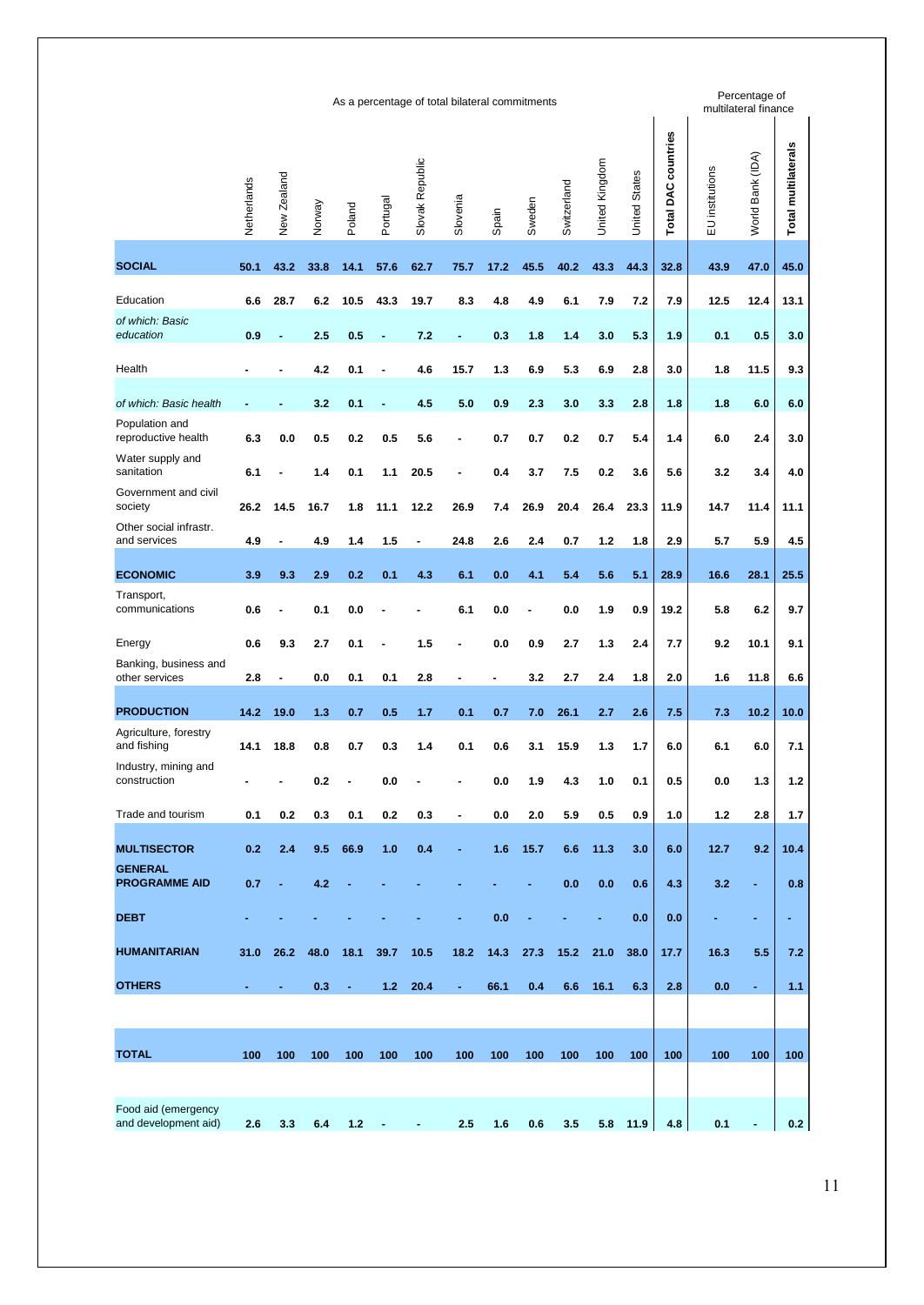

### **4.3.4. Analysis of social sector ODA to Asia by donor** *As a percentage of total sector-allocable commitments for each donor in 2017*

### **4.3.5. Analysis of economic and production sector ODA to Asia by donor**  *As a percentage of total sector-allocable commitments for each donor in 2017*

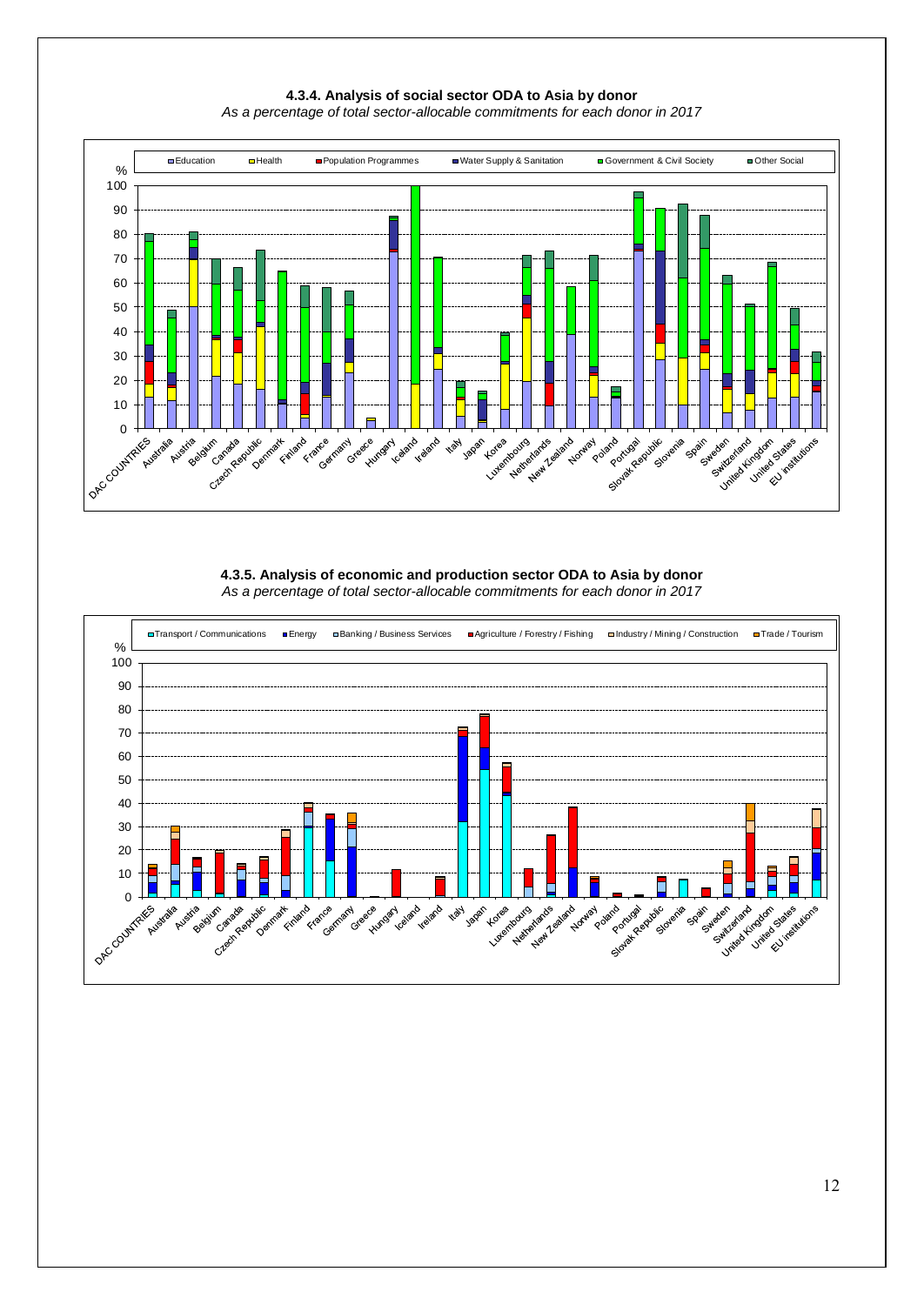### **4.3.6. ODA to Asia by sector and recipient in 2017** *USD million, commitments*

|                                       | <b>SOCIAL</b> | <b>ECONOMIC</b> | <b>PRODUCTION</b> | MULTI-<br><b>SECTOR</b> | GEN.PROG.<br><b>AID</b>  | <b>DEBT</b>    | HUMANI-<br><b>TARIAN</b> | <b>OTHERS</b>  | <b>TOTAL</b> |
|---------------------------------------|---------------|-----------------|-------------------|-------------------------|--------------------------|----------------|--------------------------|----------------|--------------|
| Afghanistan                           | 2 1 0 2       | 790             | 202               | 253                     | 144                      |                | 392                      | 159            | 4 0 4 2      |
| Armenia                               | 179           | 54              | 79                | 13                      | $\overline{\phantom{a}}$ | ÷,             | 1                        | $\overline{7}$ | 334          |
| Azerbaijan                            | 23            | 131             | 20                | 3                       | $\omega$                 | $\omega$       | $\overline{0}$           | 6              | 183          |
| Bangladesh                            | 2 4 1 8       | 2508            | 450               | 232                     | 61                       | $\mathbf 0$    | 304                      | 28             | 6000         |
| <b>Bhutan</b>                         | 17            | 5               | 39                | $\overline{7}$          |                          |                | 9                        | $\mathbf{0}$   | 78           |
| Cambodia                              | 577           | 454             | 73                | 115                     | 0                        | $\overline{a}$ | 5                        | 16             | 1 2 3 9      |
| China (People's Republic of)          | 891           | 185             | 97                | 245                     | $\mathbf{0}$             |                | $\mathbf{1}$             | 14             | 1433         |
| Democratic People's Republic of Korea | $9\,$         | $\overline{2}$  | $\overline{2}$    | $\overline{2}$          | $\mathbf{1}$             | $\overline{a}$ | 30                       | $\mathbf{1}$   | 46           |
| Georgia                               | 314           | 301             | 5                 | 15                      | $\overline{0}$           | ä,             | 24                       | 17             | 676          |
| India                                 | 1 1 7 8       | 4624            | 651               | 219                     | 347                      | $\overline{a}$ | 9                        | 23             | 7 0 5 0      |
| Indonesia                             | 573           | 1888            | 1 0 5 9           | 180                     | $\mathbf 0$              | 3              | 112                      | 22             | 3837         |
| Iran                                  | 114           | 9               | 3                 | 11                      | $\overline{7}$           | $\mathbf{r}$   | 13                       | $\overline{2}$ | 161          |
| Iraq                                  | 653           | 566             | 27                | 16                      | 761                      | ä,             | 1 2 8 7                  | 35             | 3 3 4 5      |
| Jordan                                | 1801          | 363             | 32                | 33                      | 31                       | $\overline{a}$ | 360                      | 92             | 2712         |
| Kazakhstan                            | 53            | 10              | $\overline{7}$    | 13                      | $\overline{0}$           | ä,             | $\overline{2}$           | 9              | 94           |
| Kyrgyzstan                            | 171           | 137             | 35                | 15                      | 28                       | $\blacksquare$ | 43                       | 6              | 436          |
| Lao People's Democratic Republic      | 328           | 28              | 108               | 54                      | L,                       | ä,             | 24                       | 6              | 548          |
| Lebanon                               | 544           | 33              | 17                | 27                      | 61                       | $\blacksquare$ | 622                      | 47             | 1 3 5 1      |
| Malaysia                              | 32            | $\overline{2}$  | 5                 | 17                      | ÷                        | ä,             | $\overline{7}$           | $\mathbf{1}$   | 64           |
| Maldives                              | 29            | 51              | 19                | 18                      | 5                        | $\blacksquare$ | 0                        | $\mathbf 0$    | 122          |
| Mongolia                              | 253           | 101             | 55                | 32                      | 285                      | ÷              | 4                        | 5              | 734          |
| Myanmar                               | 1 0 7 5       | 826             | 365               | 338                     | 8                        | 0              | 187                      | 18             | 2817         |
| Nepal                                 | 715           | 525             | 241               | 308                     | $\mathbf 0$              | $\mathbf{0}$   | 188                      | 30             | 2 0 0 8      |
| Pakistan                              | 2 0 2 3       | 762             | 123               | 264                     | $\overline{2}$           | $\overline{4}$ | 261                      | 81             | 3519         |
| Philippines                           | 476           | 218             | 76                | 216                     | 32                       | $\mathbf 0$    | 33                       | 17             | 1 068        |
| Sri Lanka                             | 643           | 372             | 113               | 169                     | $\overline{2}$           | ÷,             | 23                       | 10             | 1 3 3 1      |
| Syrian Arab Republic                  | 459           | 9               | 5                 | 285                     | $\overline{1}$           | ä,             | 2 5 0 5                  | 259            | 3523         |
| Tajikistan                            | 102           | 361             | 78                | 42                      | $\mathbf 0$              | ÷,             | 19                       | $\overline{4}$ | 606          |
| Thailand                              | 82            | 37              | 15                | 18                      | ÷                        | ÷              | 29                       | 3              | 183          |
| <b>Timor-Leste</b>                    | 82            | 50              | 13                | 30                      | $\overline{\phantom{a}}$ | ÷,             | 5                        | 5              | 185          |
| Turkmenistan                          | 12            | $\overline{1}$  | $\mathbf 0$       | 3                       |                          | ٠              | $\overline{2}$           | $\mathbf{0}$   | 18           |
| Uzbekistan                            | 233           | 105             | 390               | 9                       | $\mathbf 0$              | ÷,             | 0                        | $\overline{2}$ | 740          |
| <b>Viet Nam</b>                       | 1 3 5 5       | 741             | 415               | 705                     | 98                       | $\mathbf 0$    | 131                      | 16             | 3 4 6 2      |
| West Bank and Gaza Strip              | 1 2 4 5       | 60              | 62                | 145                     | 41                       | $\mathbf 0$    | 282                      | 151            | 1985         |
| Yemen                                 | 715           | 509             | 8                 | 42                      | 16                       | u,             | 1 2 9 7                  | 10             | 2597         |
|                                       |               |                 |                   |                         |                          |                |                          |                |              |
| Asia, regional                        | 414           | 158             | 71                | 293                     | $\overline{2}$           | Ĭ.             | 69                       | 124            | 1 1 3 0      |
| Far East Asia, regional               | 108           | $\overline{2}$  | 20                | 42                      |                          |                | 67                       | 14             | 253          |
| Middle East, regional                 | 304           | 14              | 57                | 70                      | $\blacksquare$           | ä,             | 206                      | 48             | 699          |
| South & Central Asia, regional        | 164           | 64              | 47                | 50                      | $\sim$                   | $\sim$         | 182                      | 74             | 582          |
| Asia total                            | 22 4 66       | 17059           | 5 081             | 4547                    | 1934                     | $\overline{7}$ | 8734                     | 1 3 6 3        | 61 193       |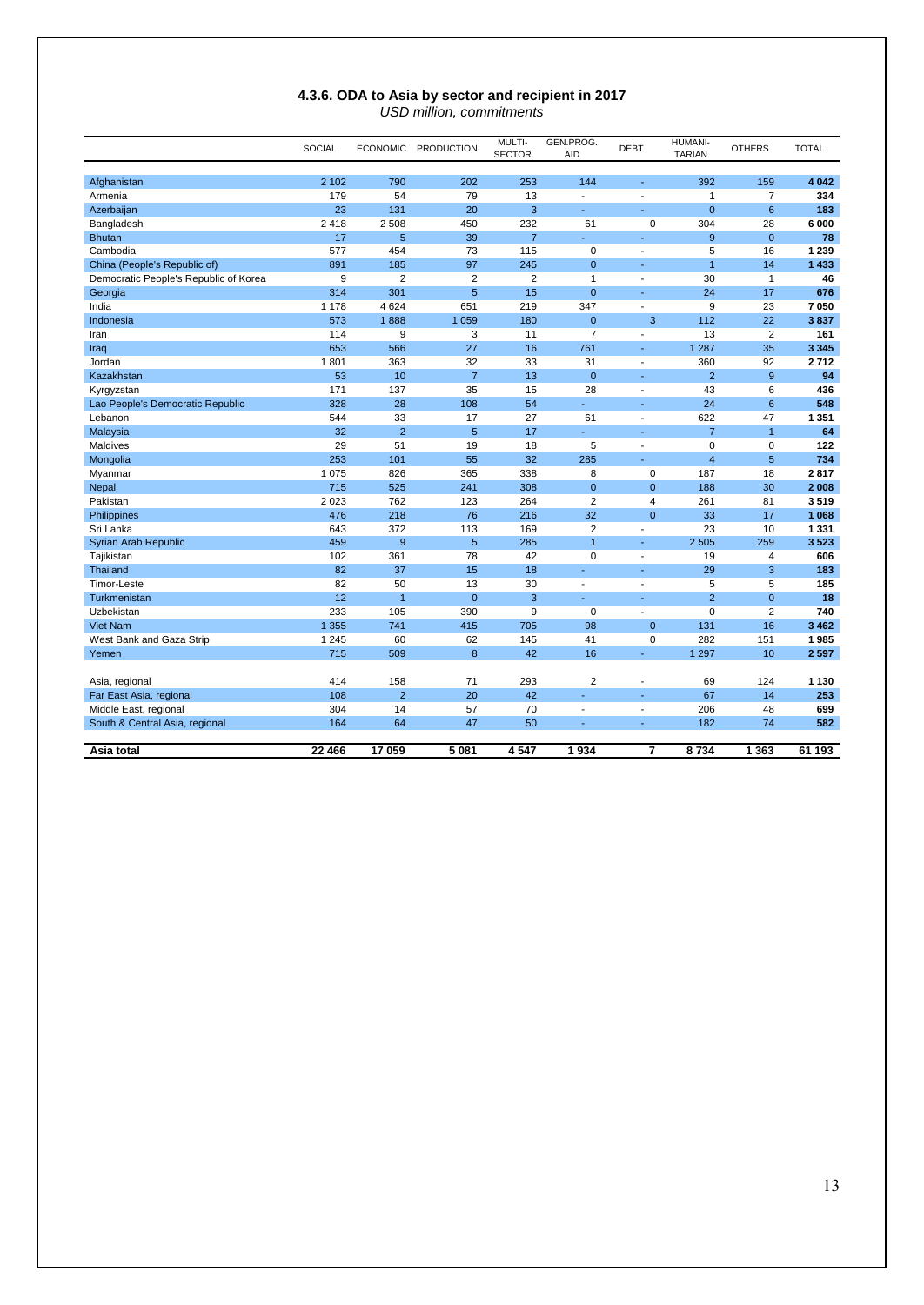**Education**

**4.3.7. Total ODA to education**  *USD billion, 2016 prices and exchange rates, commitments with 3 year moving averages (dotted lines)*



|          |                        |            |                    |                       |        |                   | 4.3.8. Top 10 recipients 2017 |       |          |                      |     |                 |         |
|----------|------------------------|------------|--------------------|-----------------------|--------|-------------------|-------------------------------|-------|----------|----------------------|-----|-----------------|---------|
|          | commitments.           | Bangladesh | China<br>(People's | West Bank<br>and Gaza | Jordan | Viet Nam Pakistan |                               | India | Nepal    | Afghanistan Cambodia |     | Others          |         |
|          | <b>USD million</b>     |            | Republic of)       | Strip                 |        |                   |                               |       |          |                      |     |                 | Total   |
|          | Germany                | 20         | 469                | 68                    | 83     | 56                | 39                            | 138   | 13       | 72                   | 0   | 381             | 1 3 3 9 |
| δ        | <b>IDA</b>             | 510        |                    |                       |        | 158               | 27                            | 125   | 245      |                      | 41  | 24              | 1 130   |
| Ñ        | <b>United States</b>   | 16         | 3                  | 18                    | 105    | 5                 | 118                           |       | 16       | 109                  | 4   | 182             | 576     |
| ၑၟ       | <b>UNRWA</b>           |            |                    | 317                   | 115    |                   |                               |       |          |                      |     | 70              | 502     |
|          | <b>EU</b> Institutions | 191        |                    |                       | -      |                   | 56                            | 0     |          | 8                    | 113 | 99              | 467     |
|          | Asian Development Bank | 100        |                    |                       |        | 97                |                               |       |          |                      |     | 132             | 331     |
| o        | Japan                  | 20         |                    |                       |        | 24                | 5                             |       |          | 15                   | 42  | 205             | 323     |
| $\Omega$ | France                 |            | 98                 | 3                     |        | 24                | 3                             | 12    | $\Omega$ |                      | 5   | 97              | 249     |
| 흽        | United Kingdom         |            | 6                  |                       | 12     |                   | 115                           |       |          |                      |     | 18 <sub>h</sub> | 162     |
|          | Canada                 |            |                    |                       | 64     |                   | 0                             |       | $\Omega$ | 27                   | 0   | 24              | 118     |
|          | Other donors           | 15         | 14                 | 34                    | 54     | 25                | 20                            | 23    | 12       | 28                   | 13  | 426             | 662     |
|          | Total                  | 876        | 592                | 443                   | 434    | 389               | 384                           | 310   | 291      | 263                  | 220 | 659             | 5860    |

#### **4.3.8. Top 10 recipients 2017**

**<sup>4.3.9.</sup> ODA to education by subsector 2017** *USD million, commitments*



# **4.3.10. ODA commitments to education**

|                        | <b>USD million</b>      |                         |          |                |
|------------------------|-------------------------|-------------------------|----------|----------------|
|                        | 2014                    | 2015                    | 2016     | 2017           |
| <b>Australia</b>       | 266                     | 195                     | 88       | 87             |
| Austria                | 31                      | 31                      | 35       | 48             |
| Belgium                | 30                      | 18                      | 6        | 5              |
| Canada                 | 119                     | 74                      | 44       | 118            |
| <b>Czech Republic</b>  | 5                       | $\overline{\mathbf{4}}$ | 3        | 3              |
| Denmark                | 23                      | 43                      | 9        | 27             |
| Finland                | 32                      | 28                      | 26       | $\overline{2}$ |
| France                 | 350                     | 261                     | 234      | 249            |
| Germany                | 1 108                   | 954                     | 1 0 38   | 1 3 3 9        |
| Greece                 | 3                       | 3                       | $\Omega$ | $\Omega$       |
| Hungary                |                         | 9                       | 13       | 14             |
| Iceland                | $\overline{a}$          | $\Omega$                |          | $\overline{a}$ |
| Ireland                | 6                       | $\overline{\mathbf{4}}$ | 5        | 6              |
| Italy                  | 26                      | 23                      | 25       | 18             |
| Japan                  | 582                     | 219                     | 210      | 323            |
| Korea                  | 150                     | 160                     | 169      | 106            |
| Luxembourg             | $\overline{\mathbf{4}}$ | 5                       | 8        | 9              |
| Netherlands            | 4                       | 3                       | 42       | 25             |
| <b>New Zealand</b>     | 28                      | 19                      | 15       | 19             |
| Norway                 | 102                     | 73                      | 117      | 42             |
| Poland                 | $\overline{\mathbf{4}}$ | $\overline{\mathbf{4}}$ | 3        | 9              |
| Portugal               | 15                      | 11                      | 13       | 13             |
| <b>Slovak Republic</b> | $\overline{1}$          | $\Omega$                | 1        | 1              |
| Slovenia               | $\Omega$                | $\Omega$                | 0        | 0              |
| Spain                  | 9                       | 5                       | 9        | $\overline{7}$ |
| Sweden                 | 15                      | 22                      | 11       | 27             |
| Switzerland            | 77                      | 52                      | 29       | 36             |
| United Kingdom         | 304                     | 246                     | 357      | 162            |
| <b>United States</b>   | 557                     | 389                     | 539      | 576            |
| <b>DAC</b> countries   | 3854                    | 2855                    | 3 0 4 9  | 3 2 7 2        |
| <b>EU Institutions</b> | 364                     | 294                     | 113      | 467            |
|                        |                         |                         |          |                |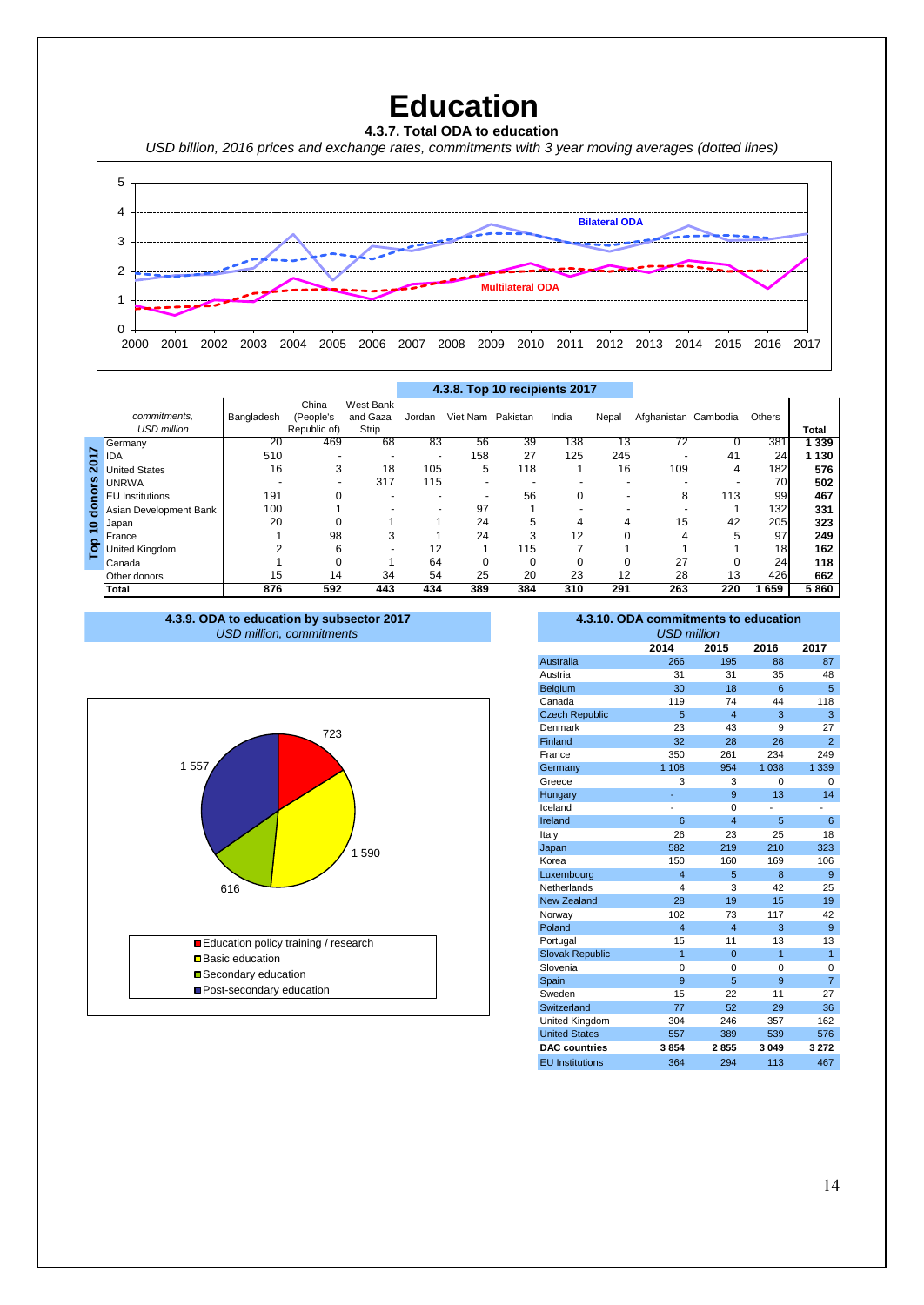# **Health**



*USD billion, 2016 prices and exchange rates, commitments with 3 year moving averages (dotted lines)*



|                    |                                    |            |       |             |          | 4.3.12. Top 10 recipients 2017 |       |         |       |                             |          |        |         |
|--------------------|------------------------------------|------------|-------|-------------|----------|--------------------------------|-------|---------|-------|-----------------------------|----------|--------|---------|
|                    | commitments,<br><b>USD million</b> | Bangladesh | Yemen | Afghanistan | Pakistan | Viet Nam                       | India | Mvanmar | Nepal | West Bank and<br>Gaza Strip | Cambodia | Others | Total   |
|                    | <b>IDA</b>                         | 500        | 483   |             | 53       |                                | 100   |         | 125   |                             |          | 10     | 272     |
| δ                  | <b>United States</b>               | 52         | 6     | 158         | 57       | 42                             | 62    | 23      | 34    |                             | 38       | 190    | 666     |
| $\bar{\mathbf{N}}$ | Global Fund                        | 21         |       |             |          |                                |       | 129     |       |                             | 55       | 107    | 313     |
|                    | ၑၟ<br><b>EU</b> Institutions       |            |       | 149         | 78       |                                |       |         |       |                             |          | 63     | 293     |
|                    | 옫<br>Germany                       |            | 8     | 23          | 34       |                                |       |         | 19    |                             | 4        | 163    | 261     |
|                    | 음<br>Korea                         |            |       | 5           |          | 97                             |       | ⌒       |       |                             | 15       | 118    | 240     |
| 0                  | United Kingdom                     |            |       |             | 13       |                                | 22    | 3       | 8     | 58                          | 0        | 47     | 156     |
|                    | <b>UNRWA</b>                       |            |       |             |          |                                |       |         |       | 84                          |          | 66     | 150     |
| <b>Cop</b>         | Japan                              |            | 11    | 19          | b        | 8                              |       |         |       |                             | 18       | 58     | 132     |
|                    | <b>WHO</b>                         |            |       |             |          |                                | 6     |         |       |                             | 3        | 94     | 122     |
|                    | Other donors                       | 115        | 12    | 84          | 21       | 86                             | 30    | 28      |       | 31                          | 23       | 271    | 706     |
|                    | Total                              | 704        | 523   | 443         | 263      | 239                            | 224   | 197     | 195   | 182                         | 156      | 187    | 4 3 1 1 |





| 4.3.13. ODA to health by subsector 2017<br><b>USD million, commitments</b> |                        | 4.3.14. ODA commitments to health<br><b>USD million</b> |                |                |                 |
|----------------------------------------------------------------------------|------------------------|---------------------------------------------------------|----------------|----------------|-----------------|
|                                                                            |                        | 2014                                                    | 2015           | 2016           | 2017            |
|                                                                            | Australia              | 146                                                     | 70             | 41             | 48              |
|                                                                            | Austria                | 8                                                       | 23             | 10             | 19              |
|                                                                            | Belgium                | 8                                                       | 6              | 6              | $\overline{4}$  |
|                                                                            | Canada                 | 158                                                     | 174            | 156            | 118             |
|                                                                            | <b>Czech Republic</b>  | $\overline{2}$                                          | $\overline{2}$ | $\overline{2}$ | $\sqrt{5}$      |
|                                                                            | Denmark                | $\overline{7}$                                          | 1              | 0              | $\mathbf 0$     |
| 1 1 6 8                                                                    | Finland                | 13                                                      | 6              | 3              | $5\phantom{.0}$ |
| 1 2 4 4                                                                    | France                 | 38                                                      | 6              | 11             | 20              |
|                                                                            | Germany                | 384                                                     | 327            | 174            | 261             |
|                                                                            | Greece                 | $\mathbf 0$                                             | $\mathbf 0$    | 0              | $\mathbf 0$     |
|                                                                            | Hungary                |                                                         | $\overline{1}$ | $\mathbf 0$    | $\mathbf{0}$    |
|                                                                            | Iceland                | $\mathbf 0$                                             | $\mathbf 0$    | 0              | $\mathbf 0$     |
|                                                                            | Ireland                | $\overline{2}$                                          | $\overline{1}$ | $\mathbf 0$    | $\overline{2}$  |
|                                                                            | Italy                  | 13                                                      | 31             | 19             | 25              |
|                                                                            | Japan                  | 219                                                     | 549            | 434            | 132             |
|                                                                            | Korea                  | 216                                                     | 101            | 141            | 240             |
| 1899                                                                       | Luxembourg             | 17                                                      | 15             | 11             | 14              |
|                                                                            | Netherlands            | 26                                                      | 16             | 10             | 24              |
|                                                                            | <b>New Zealand</b>     | $\overline{1}$                                          | $\overline{2}$ | $\pmb{0}$      | $\mathbf{0}$    |
| Health, general                                                            | Norway                 | 38                                                      | 29             | 16             | 31              |
| <b>□</b> Basic health                                                      | Poland                 | $\mathbf{0}$                                            | $\mathbf{0}$   | $\mathbf 0$    | $\mathbf{0}$    |
|                                                                            | Portugal               | $\mathbf 0$                                             | $\mathbf 0$    | 0              | $\Omega$        |
| □ Population policies incl. HIV/AIDS control                               | <b>Slovak Republic</b> | $\mathbf{0}$                                            | $\mathbf{0}$   | 1              | $\mathbf{0}$    |
|                                                                            | Slovenia               | $\mathbf 0$                                             |                | 0              | $\mathbf 0$     |
|                                                                            | Spain                  | $\overline{7}$                                          | 3              | $\overline{2}$ | 3               |
|                                                                            | Sweden                 | 17                                                      | 13             | 8              | 42              |
|                                                                            | Switzerland            | 34                                                      | 20             | 20             | 33              |
|                                                                            | United Kingdom         | 50                                                      | 163            | 58             | 156             |
|                                                                            | <b>United States</b>   | 807                                                     | 630            | 654            | 666             |
|                                                                            | <b>DAC</b> countries   | 2065                                                    | 2 1 1 9        | 1741           | 1802            |
|                                                                            | <b>EU</b> Institutions | 102                                                     | 85             | 156            | 293             |
|                                                                            |                        |                                                         |                |                |                 |